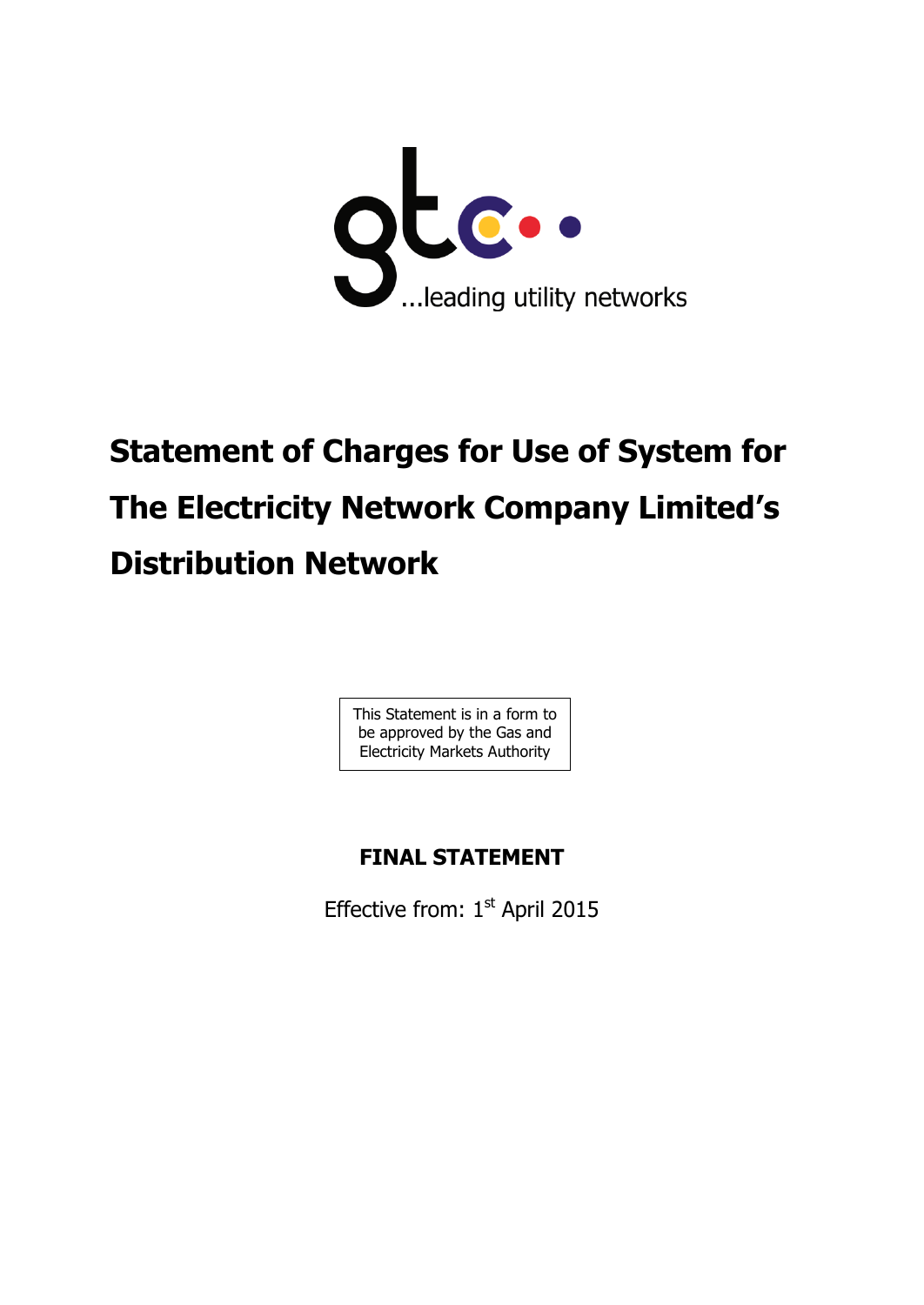# **CONTENTS**

| 1 | <b>INTRODUCTION</b>                                       | 4  |
|---|-----------------------------------------------------------|----|
|   | Validity period                                           | 4  |
|   | Contact details                                           | 5  |
| 2 | <b>CHARGE APPLICATION AND DEFINITIONS</b>                 | 6  |
|   | Supercustomer billing and payment                         | 6  |
|   | Supercustomer charges                                     | 6  |
|   | Site-specific billing and payment                         | 7  |
|   | Site-specific billed charges                              | 8  |
|   | Time periods for half-hourly metered properties           | 9  |
|   | Time periods for pseudo half-hourly unmetered properties  | 9  |
|   | Application of capacity charges                           | 9  |
|   | Chargeable capacity                                       | 9  |
|   | Exceeded capacity                                         | 9  |
|   | Demand exceeded capacity                                  | 10 |
|   | Generation exceeded capacity                              | 10 |
|   | Standby capacity for additional security on site          | 11 |
|   | Minimum capacity levels                                   | 11 |
|   | Application of charges for excess reactive power          | 11 |
|   | Demand chargeable reactive power                          | 11 |
|   | Generation chargeable reactive power                      | 12 |
|   | Incorrectly allocated charges                             | 12 |
|   | Generation charges for pre-2005 designated EHV properties | 13 |
|   | Provision of billing data                                 | 13 |
|   | Out of area use of system charges                         | 14 |
|   | Licensed distribution network operator charges            | 14 |
|   | Licence exempt distribution networks                      | 14 |
|   | Full settlement metering                                  | 15 |
|   | Difference metering                                       | 15 |
|   | Gross settlement                                          | 15 |
|   | Net Settlement                                            | 16 |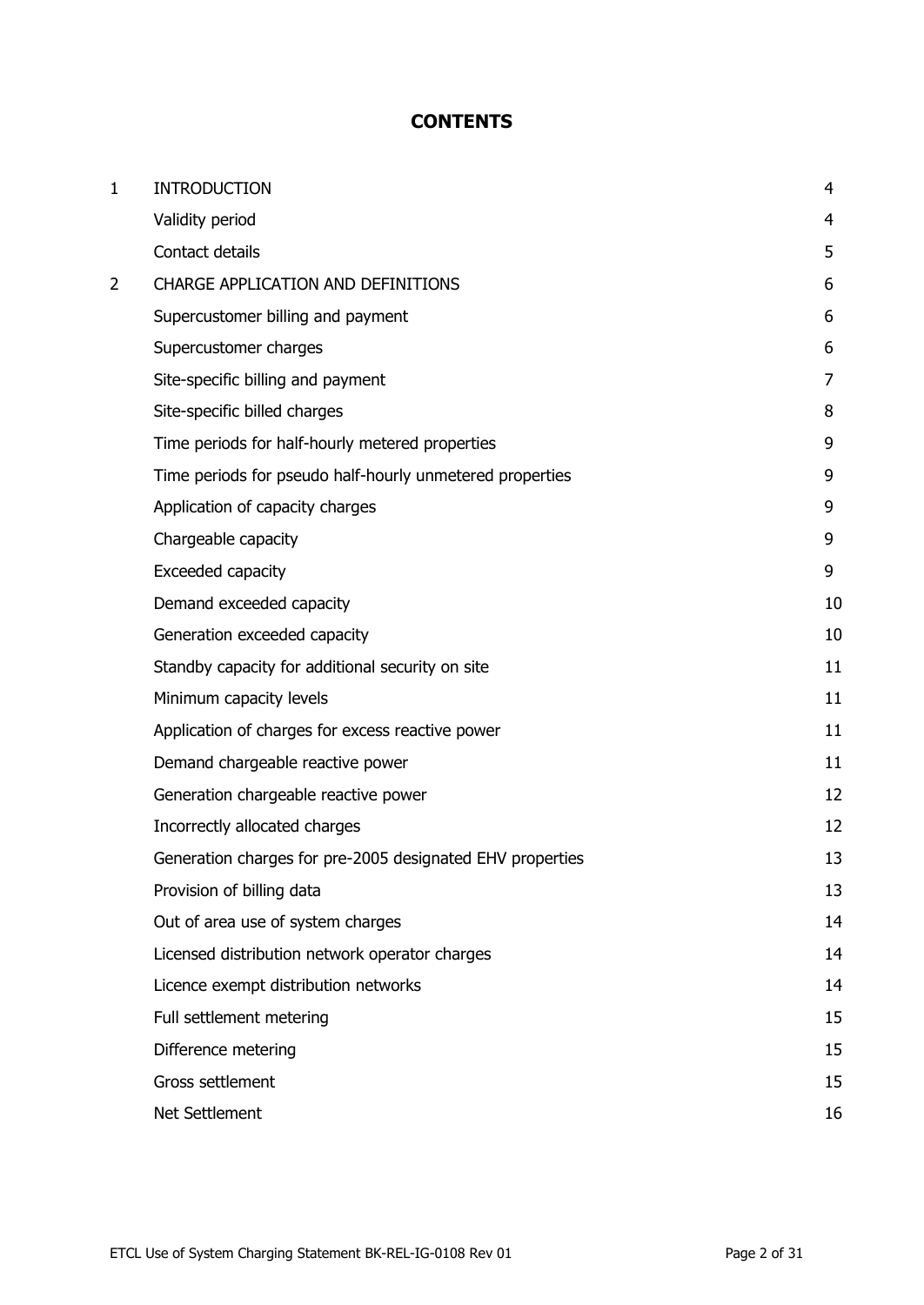| 3. | SCHEDULE OF CHARGES FOR USE OF THE DISTRIBUTION SYSTEM                                                                                                       | 16 |
|----|--------------------------------------------------------------------------------------------------------------------------------------------------------------|----|
| 4. | SCHEDULE OF LINE LOSS FACTORS                                                                                                                                | 17 |
|    | Role of line loss factors in the supply of electricity                                                                                                       | 17 |
|    | Calculation of line loss factors                                                                                                                             | 17 |
|    | Line loss factor time periods                                                                                                                                | 17 |
|    | Line loss factor tables                                                                                                                                      | 17 |
| 5. | NOTES FOR DESIGNATED EHV PROPERTIES                                                                                                                          | 18 |
|    | <b>EHV</b> costs                                                                                                                                             | 18 |
|    | Charges for new Designated EHV Properties                                                                                                                    | 18 |
|    | Charges for amended Designated EHV Properties                                                                                                                | 18 |
|    | Demand-side management                                                                                                                                       | 18 |
| 6. | ELECTRICITY DISTRIBUTION REBATES                                                                                                                             | 19 |
| 7. | ACCOUNTING AND ADMINISTRATION SERVICES                                                                                                                       | 19 |
| 8. | CHARGES FOR ELECTRICAL PLANT PROVIDED ANCILLARY TO THE GRANT OF USE OF<br><b>SYSTEM</b>                                                                      | 19 |
|    | APPENDIX 1 - GLOSSARY OF TERMS                                                                                                                               | 20 |
|    | APPENDIX 2 - GUIDANCE NOTES                                                                                                                                  | 27 |
|    | Background                                                                                                                                                   | 27 |
|    | Meter point administration                                                                                                                                   | 27 |
|    | Your charges                                                                                                                                                 | 29 |
|    | Reducing your charges                                                                                                                                        | 29 |
|    | Reactive power and reactive power charges                                                                                                                    | 29 |
|    | Site-specific EHV charges                                                                                                                                    | 30 |
|    | Annex 1 - Schedule of Charges for use of the Distribution System by LV and HV Designated<br>Properties                                                       | 31 |
|    | Annex 2 - Schedule of Charges for use of the Distribution System by Designated EHV Properties<br>(including LDNOs with Designated EHV Properties/end-users). | 31 |
|    | Annex 3 - Schedule of Charges for use of the Distribution System to Preserved/Additional LLFC<br>Classes 31                                                  |    |
|    | Annex 4 - Charges applied to LDNOs with HV/LV end users                                                                                                      | 31 |
|    | Annex 5 - Schedule of Line Loss Factors                                                                                                                      | 31 |
|    | Annex 6 - Un-scaled [nodal /network group] costs                                                                                                             | 31 |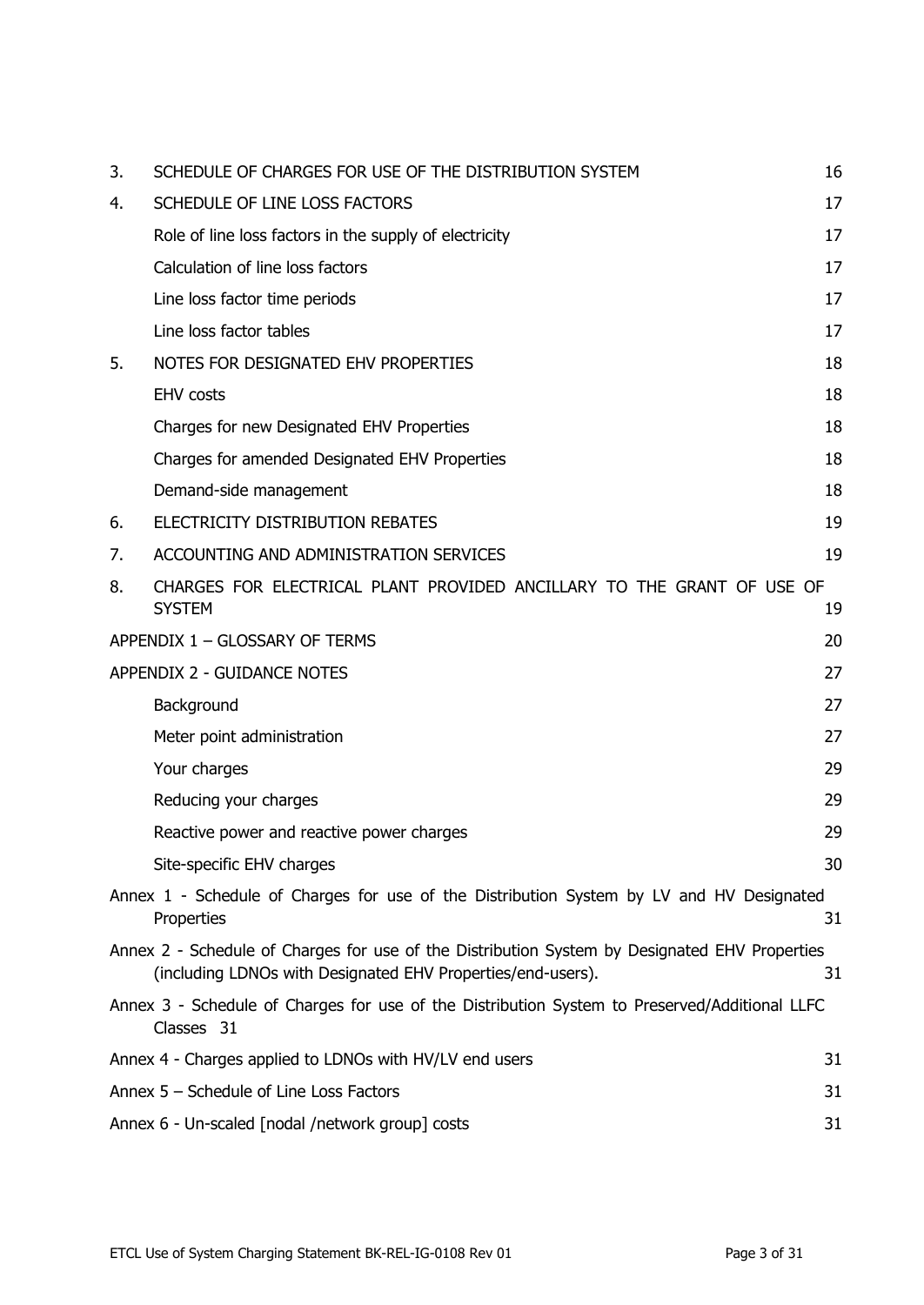# <span id="page-3-0"></span>**1 INTRODUCTION**

- 1.1 This statement tells you about our charges and the reasons behind them. It has been prepared consistent with Standard Licence Condition 14 of our Electricity Distribution Licence. The main purpose of this statement is to provide our schedule of charges<sup>1</sup> for the use of our Distribution System and to provide the schedule of adjustment factors<sup>2</sup> that should be applied in Settlement to account for losses from the Distribution System. We have also included guidance notes in Appendix 2 to help improve your understanding of the charges we apply.
- 1.2 Within this statement we use terms such as 'Users' and 'Customers' as well as other terms which are identified with initial capitalisation. These terms are defined in the glossary.
- 1.3 The charges in this statement replicate those published by the DNOs where the latter have been calculated using the Common Distribution Charging Methodology (CDCM) for Low Voltage and High Voltage (LV and HV) Designated Properties. Charges for any Designated EHV Properties connected to the ENC network will be calculated using the ENC EHV Charging Methodology. At the date of publication ENC has no Designated EHV properties.
- 1.4 Separate charges are calculated depending on the characteristics of the connection and whether the use of the Distribution System is for demand or generation purposes. Where a generation connection is seen to support the Distribution System the charges will be negative and the Supplier will receive credits for exported energy.
- 1.5 The application of charges to premises can usually be referenced using the Charge Code contained in the charge tables. The Charge Code is applied by reference to the combination of the LLFC, PC and SSC attached to a supply point. Further information on how to identify and calculate the charge that will apply for your premise is provided in the guidance notes in Appendix 2.
- 1.6 All charges in this statement are shown **exclusive** of VAT. Invoices will include VAT at the applicable rate.
- 1.7 The annexes that form part of this statement are attached in spreadsheet format. This spreadsheet contains supplementary information used for charging purposes and a simple model to assist you to calculate charges. This spreadsheet can be downloaded from [http://www.gtc-uk.co.uk/about-us/our-regulated-businesses.](http://www.gtc-uk.co.uk/about-us/our-regulated-businesses)

# <span id="page-3-1"></span>**Validity period**

- 1.8 This charging statement is valid for services provided from the effective date stated on the front of the statement and remains valid until updated by a revised version or superseded by a statement with a later effective date.
- 1.9 When using this charging statement care should be taken to ensure that the statement or statements covering the period that is of interest are used.

<sup>&</sup>lt;sup>1</sup> Charges can be positive or negative.

<sup>&</sup>lt;sup>2</sup> Also known as Loss Adjustment Factors or Line Loss Factors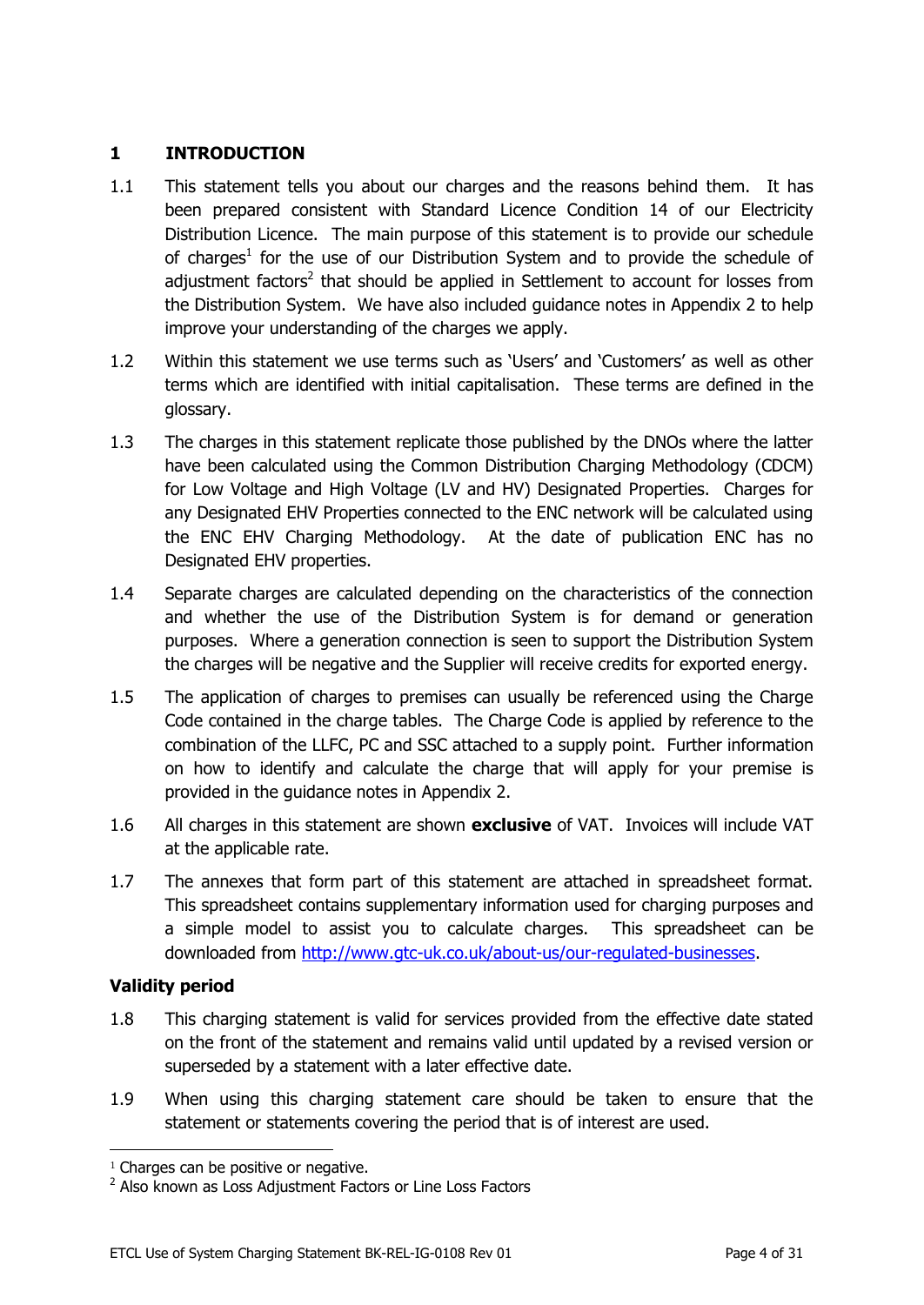1.10 Notice of any revision to the statement will be provided to Users of our Distribution System. The latest statements can be downloaded from [http://www.gtc](http://www.gtc-uk.co.uk/about-us/our-regulated-businesses)[uk.co.uk/about-us/our-regulated-businesses.](http://www.gtc-uk.co.uk/about-us/our-regulated-businesses)

# <span id="page-4-0"></span>**Contact details**

1.11 If you have any questions about this statement please initially contact us at this address:

> **Regulation GTC** Energy House Woolpit Business Park Woolpit Bury St Edmunds IP30 9UP <encadmin@gtc-uk.co.uk>

01359 243251

<span id="page-4-2"></span><span id="page-4-1"></span>1.12 All enquiries regarding tariffs should be addressed to:

Finance Revenue GTC Energy House Woolpit Business Park Woolpit Bury St Edmunds IP30 9UP <Finance.Revenue@gtc-uk.co.uk>

- 1.13 All enquiries regarding connection agreements and changes to maximum capacities should be addressed to:
	- MPAN Requests **GTC** Energy House Woolpit Business Park Woolpit Bury St Edmunds IP30 9UP <MPAN.Requests@gtc-uk.co.uk>
- 1.14 For all other queries please initially contact our general enquiries telephone number: 01359 240363 lines are open 08:00 - 17:00 Monday to Friday.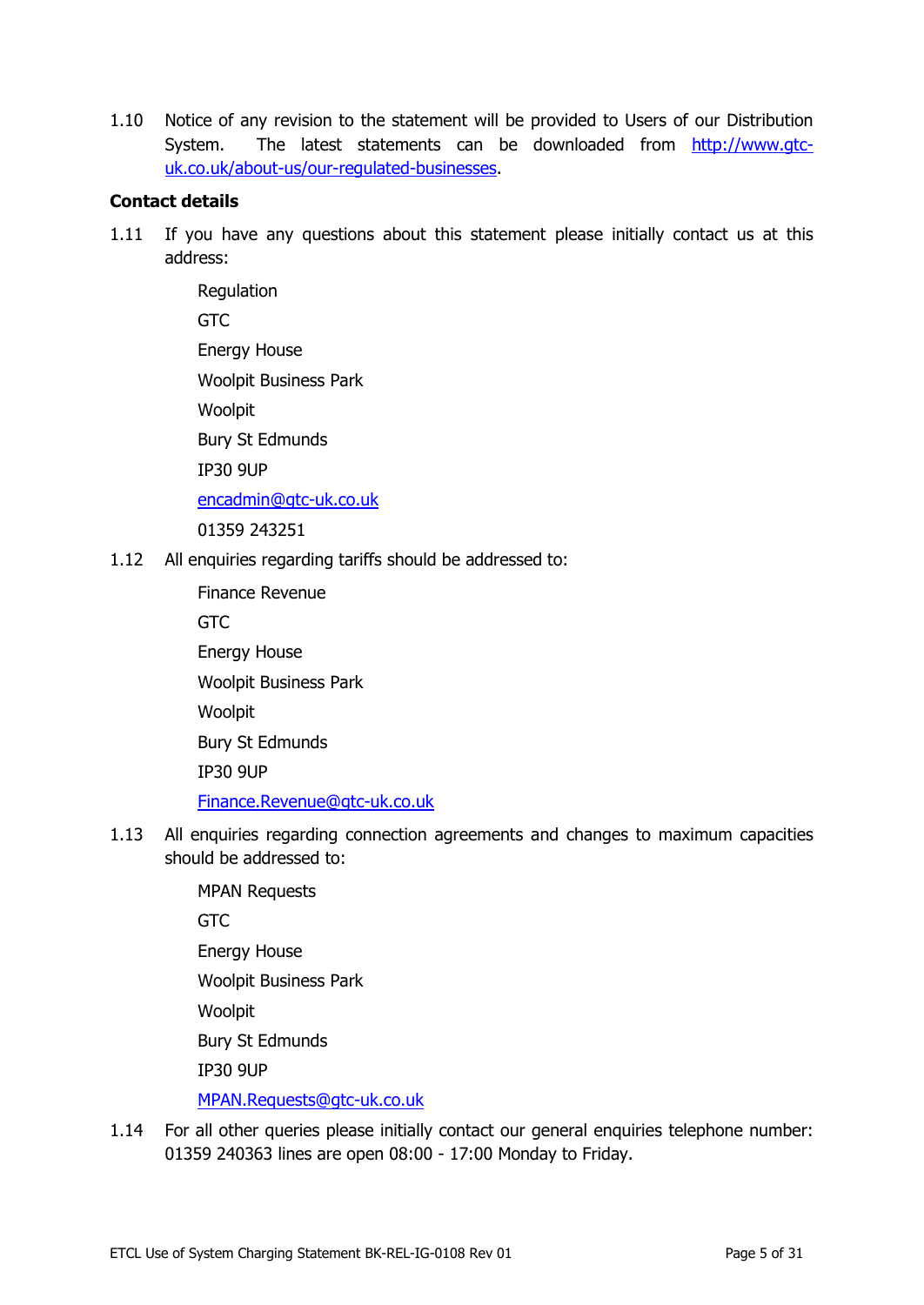# <span id="page-5-0"></span>**2 CHARGE APPLICATION AND DEFINITIONS**

- 2.1 The following section details how the charges in this statement are applied and billed to Users of our Distribution System.
- 2.2 We utilise two billing approaches depending on the type of metering data received. The 'Supercustomer' approach is used for Non-Half-Hourly (NHH) metered, NHH unmetered or aggregated Half-Hourly (HH) metered premises. The 'Site-specific' approach is used for HH metered or pseudo HH unmetered premises.
- 2.3 Typically NHH metered premises are domestic and small businesses, whilst HH metered premises are larger businesses. Unmetered premises are normally streetlights.

# <span id="page-5-1"></span>**Supercustomer billing and payment**

- 2.4 Supercustomer billing and payment applies to metering points registered as NHH metered, NHH unmetered or aggregated HH metered. The Supercustomer approach makes use of aggregated data obtained from Suppliers using the 'Non Half Hourly Distribution Use of System (DUoS) Report' data flow.
- 2.5 Invoices are calculated on a periodic basis and sent to each User for whom we transport electricity through our distribution system. Invoices are reconciled over a period of approximately 14 months to reflect later and more accurate consumption figures.
- 2.6 The charges are applied on the basis of the combination of LLFC PC and SSC assigned to a Meter Point Administration Number (MPAN), and the units consumed within the time periods specified in this statement. These time periods may not necessarily be the same as those indicated by the Time Pattern Regimes (TPRs) assigned to the Standard Settlement Configuration (SSC ). All LLFCs are assigned at our sole discretion.

# <span id="page-5-2"></span>**Supercustomer charges**

- 2.7 Supercustomer charges include the following components:
	- a fixed charge pence/MPAN/day; there will be only one fixed charge applied to each MPAN; and
	- unit charges, pence/kWh; more than one unit charge may apply depending on the type of tariff for which the MPAN is registered.
- 2.8 Users who supply electricity to a Customer whose metering system is:
	- Measurement Class A or B, and settled on Profile Classes (PC) 1 through to 8;

or

• Measurement Class F or G;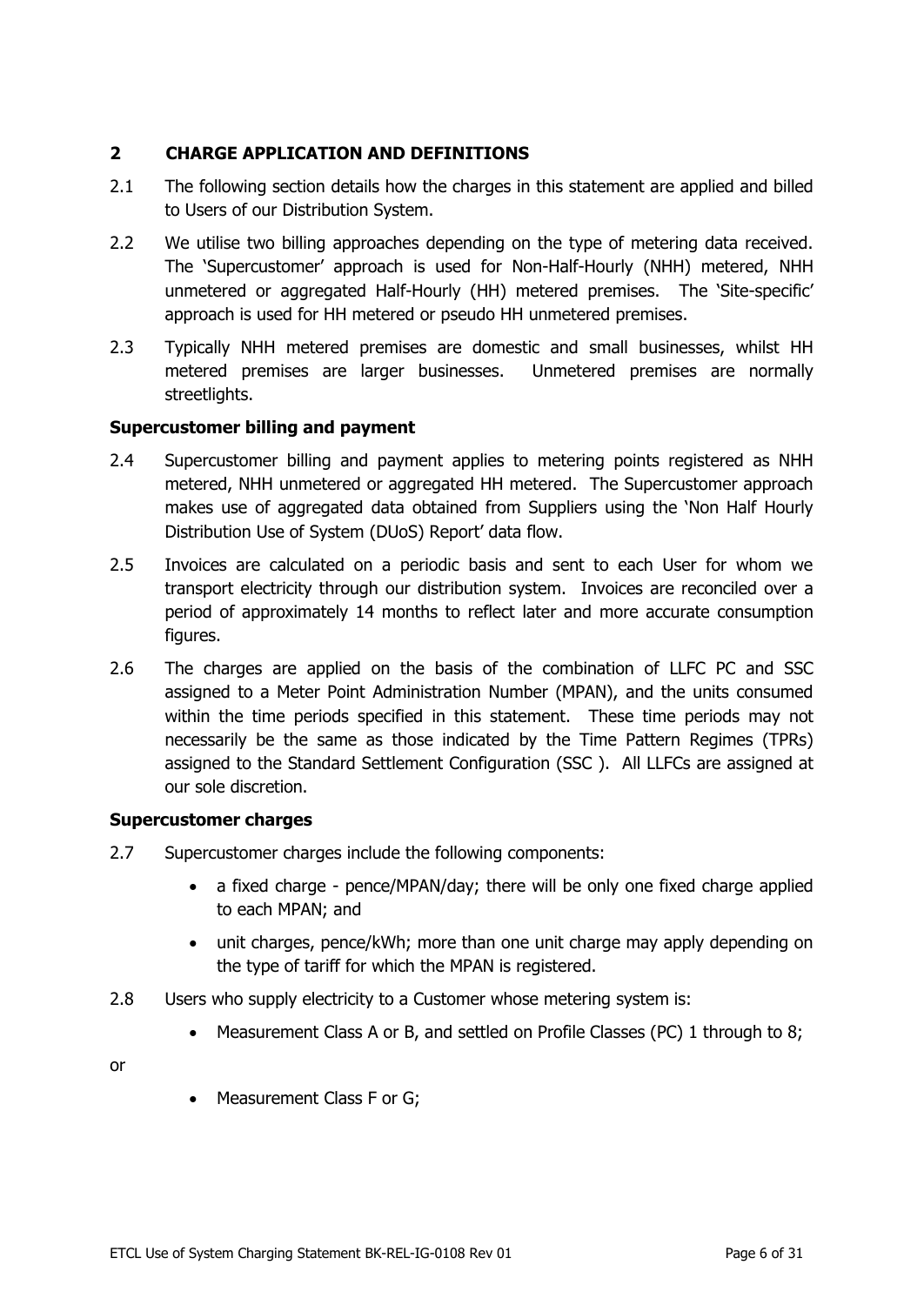- 2.9 Measurement Class A charges apply to Exit/Entry Points where NHH metering is used for Settlement.
- 2.10 Measurement Class B charges apply to Exit Points provided as Unmetered Supplies as permitted in the Electricity (Unmetered Supply) Regulations 2001<sup>3</sup> and where operated in accordance with Balancing and Settlement Code (BSC) procedure 520<sup>4</sup>.
- 2.11 Measurement Class F and G charges apply to Exit/Entry Points where HH aggregated metering data is used for Settlement.
- 2.12 Identification of the appropriate charge can be made by cross-reference to the ENC Charge Code.
- 2.13 Valid Settlement PC/SSC/Meter Timeswitch Code (MTC) combinations for LLFCs where the Metering System is Measurement Class A and B are detailed in Market Domain Data (MDD).
- 2.14 Where an MPAN has an invalid Settlement combination, the 'Domestic Unrestricted' fixed and unit charges will be applied as default until the invalid combination is corrected. Where there are multiple SSC/TPR combinations, the default 'Domestic Unrestricted' fixed and unit charges will be applied for each invalid TPR combination.
- 2.15 The time periods for unit charges where the Metering System is Measurement Class A and B are as specified by the SSC. To determine the appropriate charge rate for each SSC/TPR a lookup table is provided in the spread sheet that accompanies this statement.
- 2.16 The time periods for unit charges where the Metering System is Measurement Class F and G are set out in the table 'Time Bands for Half Hourly Metered Properties' in Annex 1.
- 2.17 The 'Domestic Off-Peak' and 'Small Non-Domestic Off-Peak' charges are additional to either an unrestricted or a two-rate charge.

# <span id="page-6-0"></span>**Site-specific billing and payment**

- 2.18 Site-specific billing and payment applies to Measurement Class C, D and E metering points settled as HH metered. The site-specific billing and payment approach to Use of System (UoS) billing makes use of HH metering data at premise level received through Settlement.
- 2.19 Invoices are calculated on a periodic basis and sent to each User for whom we transport electricity through our Distribution System. Where an account is based on estimated data, the account shall be subject to any adjustment that may be necessary following the receipt of actual data from the User.
- 2.20 The charges are applied on the basis of the LLFC, PC and SSC assigned to the MPAN (or the Meter System Identifier (MSID) for Central Volume Allocation (CVA) sites), and the units consumed within the time periods specified in this statement.

<sup>&</sup>lt;sup>3</sup> The Electricity (Unmetered Supply) Regulations 2001 available from <http://www.legislation.gov.uk/uksi/2001/3263/made>

<sup>&</sup>lt;sup>4</sup> Balancing and Settlement Code Procedures on unmetered supplies are available from <http://www.elexon.co.uk/pages/bscps.aspx>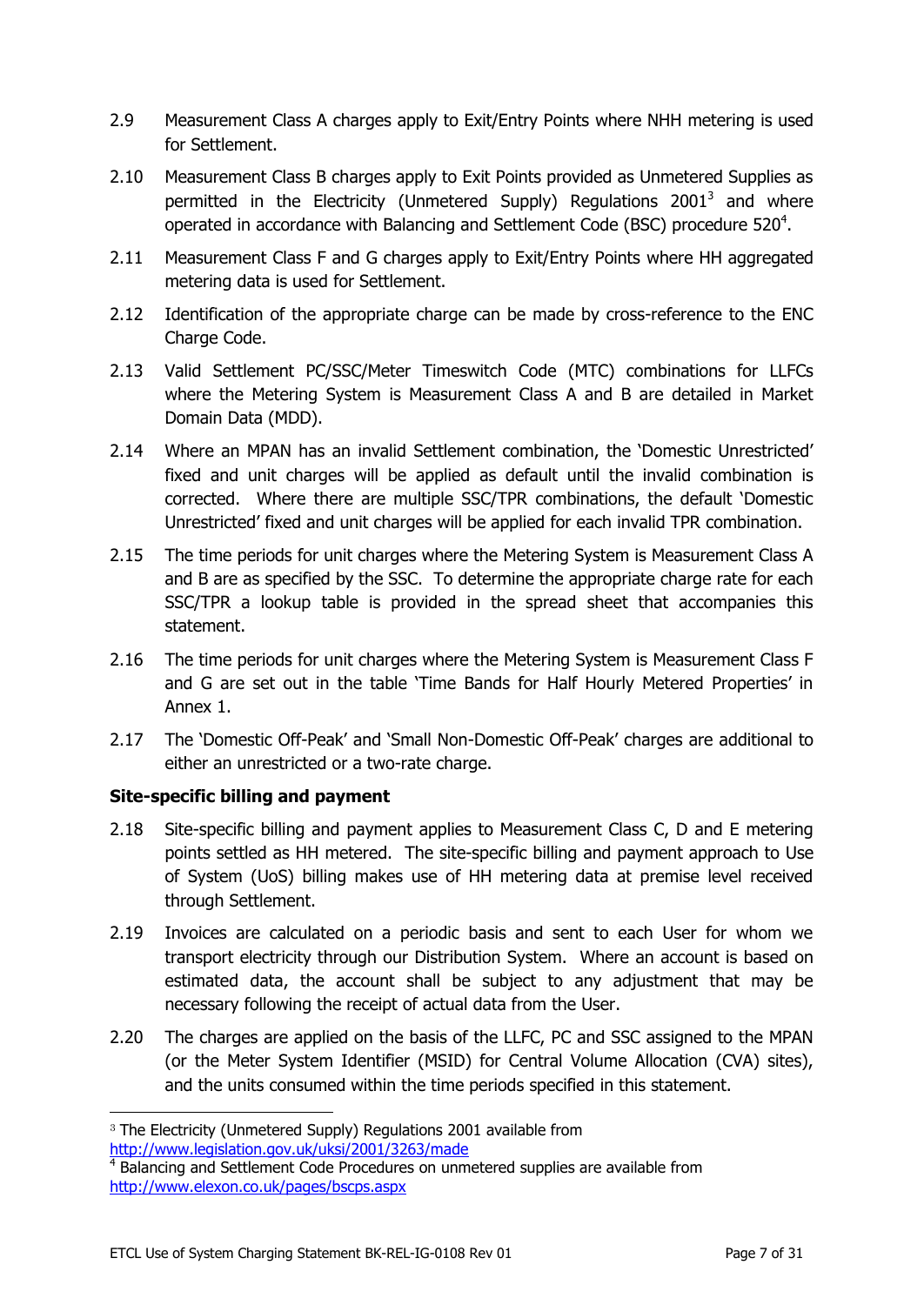2.21 LLFCs are assigned at our sole discretion. Where an incorrectly applied GSP and/or LLFC is identified, we may at our sole discretion apply the correct GSP/LLFC and/or charges.

# <span id="page-7-0"></span>**Site-specific billed charges**

- 2.22 Site-specific billed charges may include the following components:
	- a fixed charge pence/MPAN/day or pence/MSID/day;
	- a capacity charge, pence/kVA/day, for Maximum Import Capacity (MIC) and/or Maximum Export Capacity (MEC);
	- an excess capacity charge, pence/kVA/day, if a site exceeds its MIC and/or MEC;
	- unit charges, pence/kWh, more than one unit charge may be applied;

and

- an excess reactive power charge, pence/kVArh, for each unit in excess of the reactive charge threshold.
- 2.23 Users who wish to supply electricity to customers whose metering system is Measurement Class C, D or E or CVA will be allocated the relevant charge structure dependent upon the voltage and location of the metering point.
- 2.24 Measurement Class C, E or CVA charges apply to Exit/Entry Points where HH metering, or an equivalent meter, is used for Settlement purposes.
- 2.25 Measurement Class D charges apply to Exit points deemed to be suitable as Unmetered Supplies as permitted in the Electricity (Unmetered Supply) Regulations 2001<sup>5</sup> and where operated in accordance with BSC procedure 520 $^6$ .
- 2.26 Fixed charges are generally levied on a pence per MPAN/MSID basis. Where two or more HH MPANs/MSIDs are located at the same point of connection (as identified in the connection agreement), with the same LLFC, and registered to the same supplier, only one daily fixed charge will be applied.
- 2.27 LV and HV Designated Properties will be charged in accordance with the CDCM and allocated the relevant charge structure set out in Annex 1.
- 2.28 Designated EHV Properties will be charged in accordance with the Electricity Networks Company's EHV Charging Methodology and allocated the relevant charge structure set out in Annex 2.
- 2.29 Where LV and HV Designated Properties or Designated EHV Properties have more than one point of connection (as identified in the Connection Agreement) then separate charges will be applied to each point of connection.

<sup>&</sup>lt;sup>5</sup> The Electricity (Unmetered Supply) Regulations 2001 available from <http://www.legislation.gov.uk/uksi/2001/3263/made>

<sup>&</sup>lt;sup>6</sup> Balancing and Settlement Code Procedures on unmetered supplies and available from <http://www.elexon.co.uk/pages/bscps.aspx>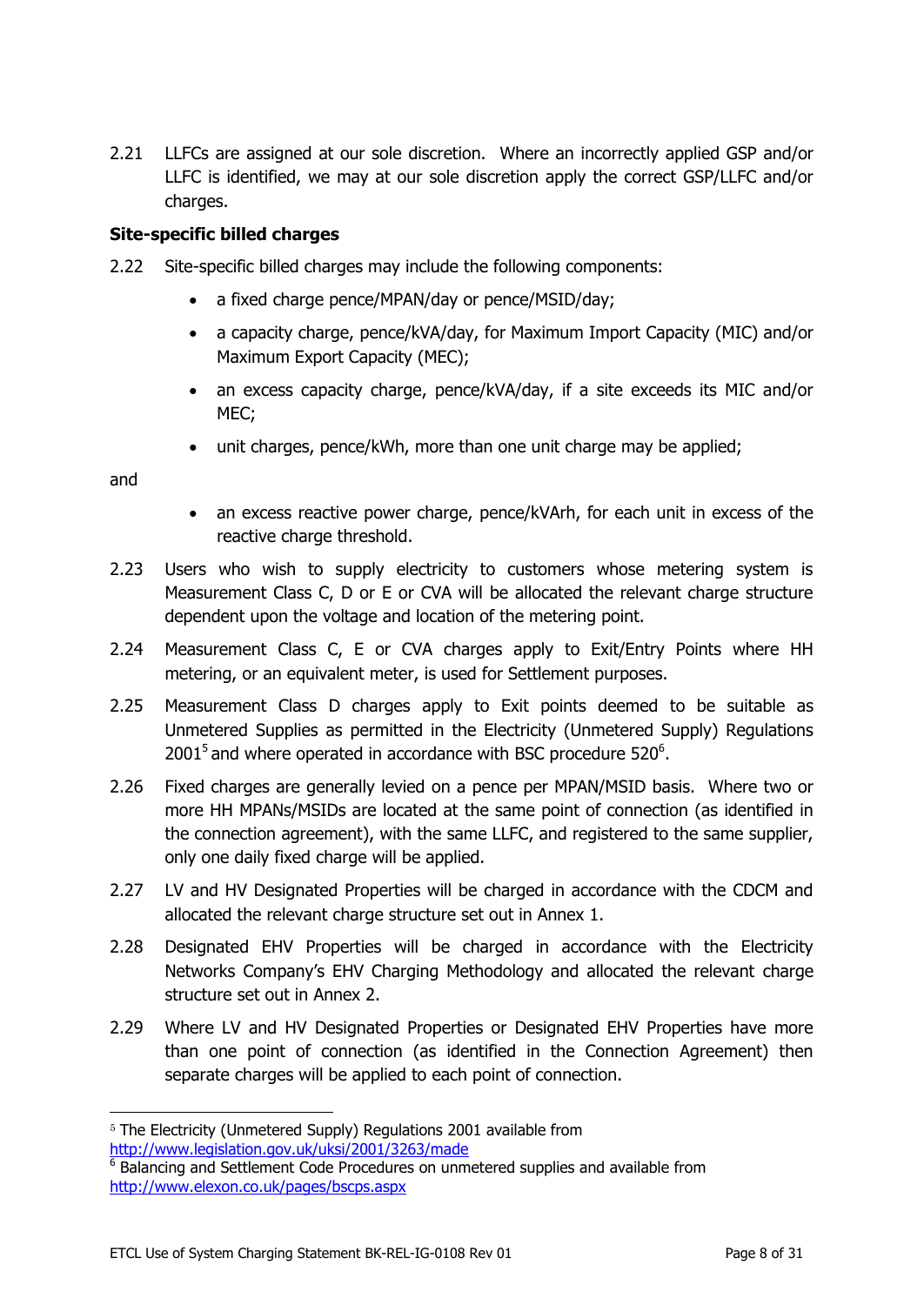## <span id="page-8-0"></span>**Time periods for half-hourly metered properties**

- 2.30 The time periods for the application of unit charges to LV and HV Designated Properties that are HH metered are detailed in Annex 1. If the incumbent DNO has issued a notice to change time Bands, we will replicate such changes in our time bands. The details are set out in Annex 1.
- 2.31 The time periods for the application of unit charges to Designated EHV Properties are detailed in Annex 2. If the incumbent DNO has issued a notice to change time Bands, we will replicate such changes in our time bands. The details are set out in Annex 2.

#### <span id="page-8-1"></span>**Time periods for pseudo half-hourly unmetered properties**

2.32 The time periods for the application of unit charges to connections that are pseudo HH metered are detailed in Annex 1. If the incumbent DNO has issued a notice to change time Bands, we will replicate such changes in our time bands. The details are set out in Annex 1.

#### <span id="page-8-2"></span>**Application of capacity charges**

2.33 The following sections explain the application of capacity charges and exceeded capacity charges.

#### <span id="page-8-3"></span>**Chargeable capacity**

- 2.34 The chargeable capacity is, for each billing period, the MIC/MEC, as detailed below.
- 2.35 The MIC/MEC will be agreed with us at the time of connection or pursuant to a later change in requirements. Following such an agreement (be it at the time of connection or later) no reduction in MIC/MEC will be allowed for a period of one year.
- 2.36 Reductions to the MIC/MEC may only be permitted once in a 12 month period. Where MIC/MEC is reduced the new lower level will be agreed with reference to the level of the customer's maximum demand. The new MIC/MEC will be applied from the start of the next billing period after the date that the request was received. It should be noted that, where a new lower level is agreed, the original capacity may not be available in the future without the need for network reinforcement and associated charges.
- 2.37 In the absence of an agreement, the chargeable capacity, save for error or omission, will be based on the last MIC and/or MEC previously agreed by the distributor for the relevant premise's connection. A customer can seek to agree or vary the MIC and/or MEC by contacting us using the contact details in section [1.](#page-3-0)

#### <span id="page-8-4"></span>**Exceeded capacity**

2.38 Where a customer takes additional unauthorised capacity over and above the MIC/MEC, the excess will be classed as exceeded capacity. The exceeded portion of the capacity will be charged at the excess capacity charge p/kVA/day rate, based on the difference between the MIC/MEC and the actual capacity used. This will be charged for the full duration of the month in which the breach occurs.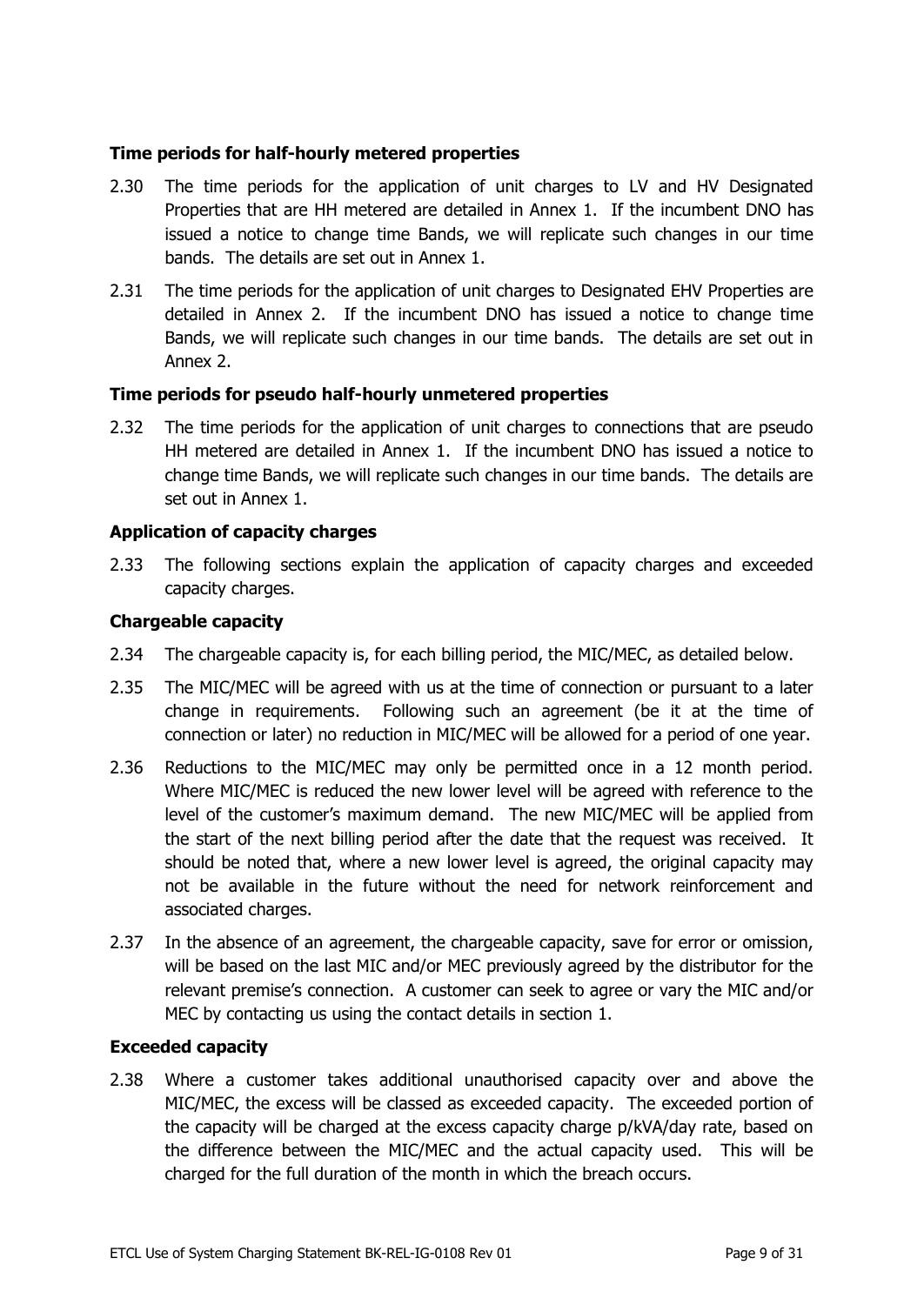# <span id="page-9-0"></span>**Demand exceeded capacity**

Demandexceeded capacity = max(2  $\times$   $\sqrt{A}$ /<sup>2</sup> + max(*RI*, *RE*)<sup>2</sup> - *MIC*,0)

Where:

 $AI = Active Import (kWh)$ 

 $RI =$  Reactive import (kVArh)

RE = Reactive export (kVArh)

MIC = Maximum import capacity (kVA)

- 2.39 Only reactive import and reactive export values occurring at times of active import are used in the calculation. Where data for two or more MPANs is aggregated for billing purposes the HH consumption values are summated prior to the calculation above. For sites which are importing and exporting in the same HH, i.e. where active import is not equal to zero and active export is not equal to zero, use zero for reactive import and reactive export when calculating capacity taken.
- 2.40 This calculation is completed for every half hour and the maximum value from the billing period is applied.

<span id="page-9-1"></span>Generation exceeded capacity

Generation exceeded capacity =  $max(2 \times \sqrt{AE^2 + max(RI, RE)^2 - MEC, 0})$ 

Where:

AE = Active Export (kWh)

 $RI =$  Reactive import (kVArh)

 $RE =$  Reactive export (kVArh)

MEC = Maximum export capacity (kVA)

- 2.41 Only reactive import and reactive export values occurring at times of active export are used in the calculation. Where data for two or more MPANs is aggregated for billing purposes the HH consumption values occurring at times of kWh export are summated prior to the calculation above. For sites which are importing and exporting in the same HH, i.e. where active import is not equal to zero and active export is not equal to zero, use zero for reactive import and reactive export when calculating capacity taken.
- 2.42 This calculation is completed for every half hour and the maximum value from the billing period is applied.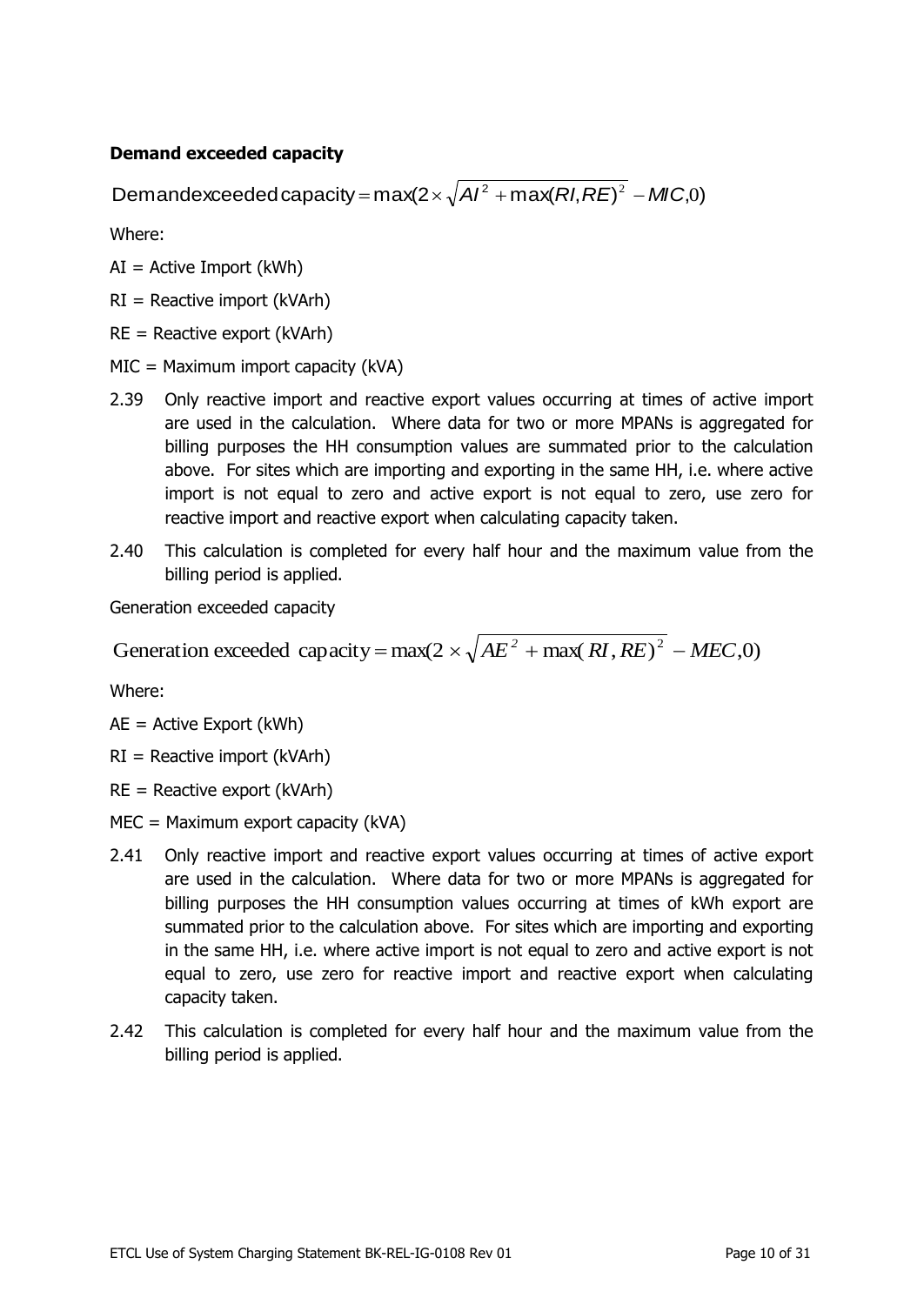#### <span id="page-10-0"></span>**Standby capacity for additional security on site**

2.43 Where standby capacity charges are applied, the charge will be set at the same rate as that applied to normal MIC. Where, at the customer's request, for additional security of supplies requiring sterilisation of capacity at two different sources of supply, we reserve the right to charge for the capacity held at each source.

#### <span id="page-10-1"></span>**Minimum capacity levels**

2.44 There is no minimum capacity threshold.

#### <span id="page-10-2"></span>**Application of charges for excess reactive power**

- 2.45 When an individual HH metered MPAN's reactive power (measured in kVArh) at LV and HV Designated Properties exceeds 33% of total active power (measured in kWh), excess reactive power charges will apply. This threshold is equivalent to an average power factor of 0.95 during the period. Any reactive units in excess of the 33% threshold are charged at the rate appropriate to the particular charge.
- 2.46 Power Factor is calculated as follows:



# 2.47 The chargeable reactive power is calculated as follows:

# <span id="page-10-3"></span>**Demand chargeable reactive power**

$$
DemandchargeablekVArh = max\left(max(RI,RE) - \left(\sqrt{\left(\frac{1}{0.95^2} - 1\right)} \times AI\right) 0\right)
$$

Where:

 $AI =$  Active import (kWh)

 $RI =$  Reactive import (kVArh)

 $RE =$  Reactive export (kVArh)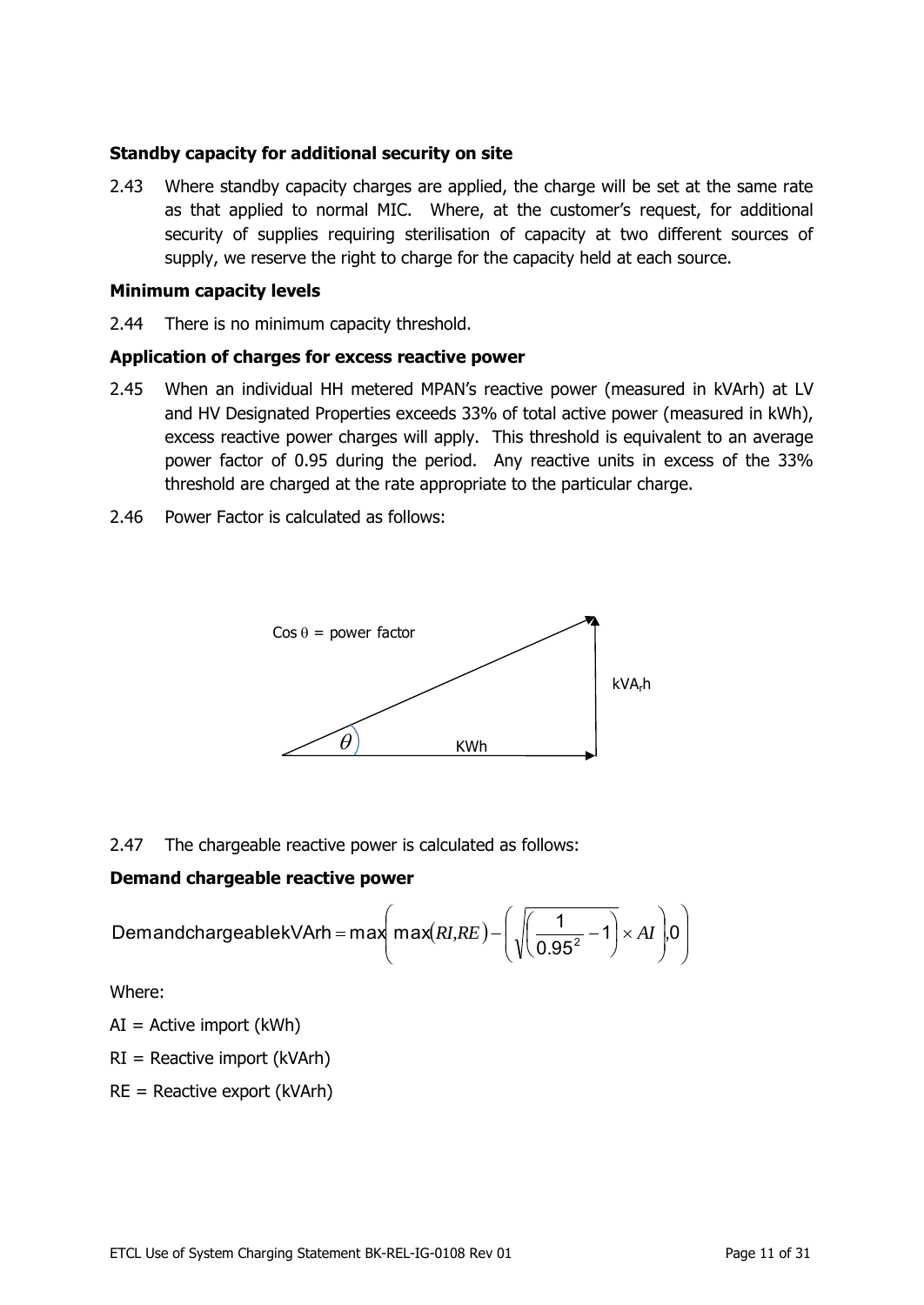- 2.48 Only reactive import and reactive export values occurring at times of active import are used in the calculation. Where data for two or more MPANs is aggregated for billing purposes the HH consumption values are summated prior to the calculation above. For sites which are importing and exporting in the same HH i.e. where active import is not equal to zero and active export is not equal to zero, no calculation for that HH is made and the result for that HH would be zero.
- 2.49 The square root calculation will be to two decimal places.
- 2.50 This calculation is completed for every half hour and the values summated over the billing period.

#### <span id="page-11-0"></span>**Generation chargeable reactive power**

$$
Generation chargeablekVArh = max\left(max(RI,RE) - \left(\sqrt{\frac{1}{0.95^2} - 1}\right) \times AE\right)0
$$

Where:

AE = Active Export (kWh)

 $RI =$  Reactive Import (kVArh)

RE = Reactive Export (kVArh)

- 2.51 Only reactive import and reactive export values occurring at times of active export are used in the calculation. Where data for two or more MPANs is aggregated for billing purposes the HH consumption values are summated prior to the calculation above. For sites which are importing and exporting in the same HH i.e. where active import is not equal to zero and active export is not equal to zero, no calculation for that HH is made and the result for that HH would be zero.
- 2.52 The square root calculation will be to two decimal places.
- 2.53 This calculation is completed for every half hour and the values summated over the billing period.

# <span id="page-11-1"></span>**Incorrectly allocated charges**

- 2.54 It is our responsibility to apply the correct charges to each MPAN/MSID. The allocation of charges is based on the voltage of connection and metering information. We are responsible for deciding the voltage of connection while the Supplier determines and provides the metering information.
- 2.55 Generally, the voltage of connection is determined by where the metering is located and where responsibility for the electrical equipment transfers from us to the connected customer. This is normally established when the MPAN/MSID is created and will include information about whether the MPAN/MSID is for import or export purposes. Where an MPAN/MSID is used for export purposes the type of generation (intermittent or non-intermittent) will also be determined.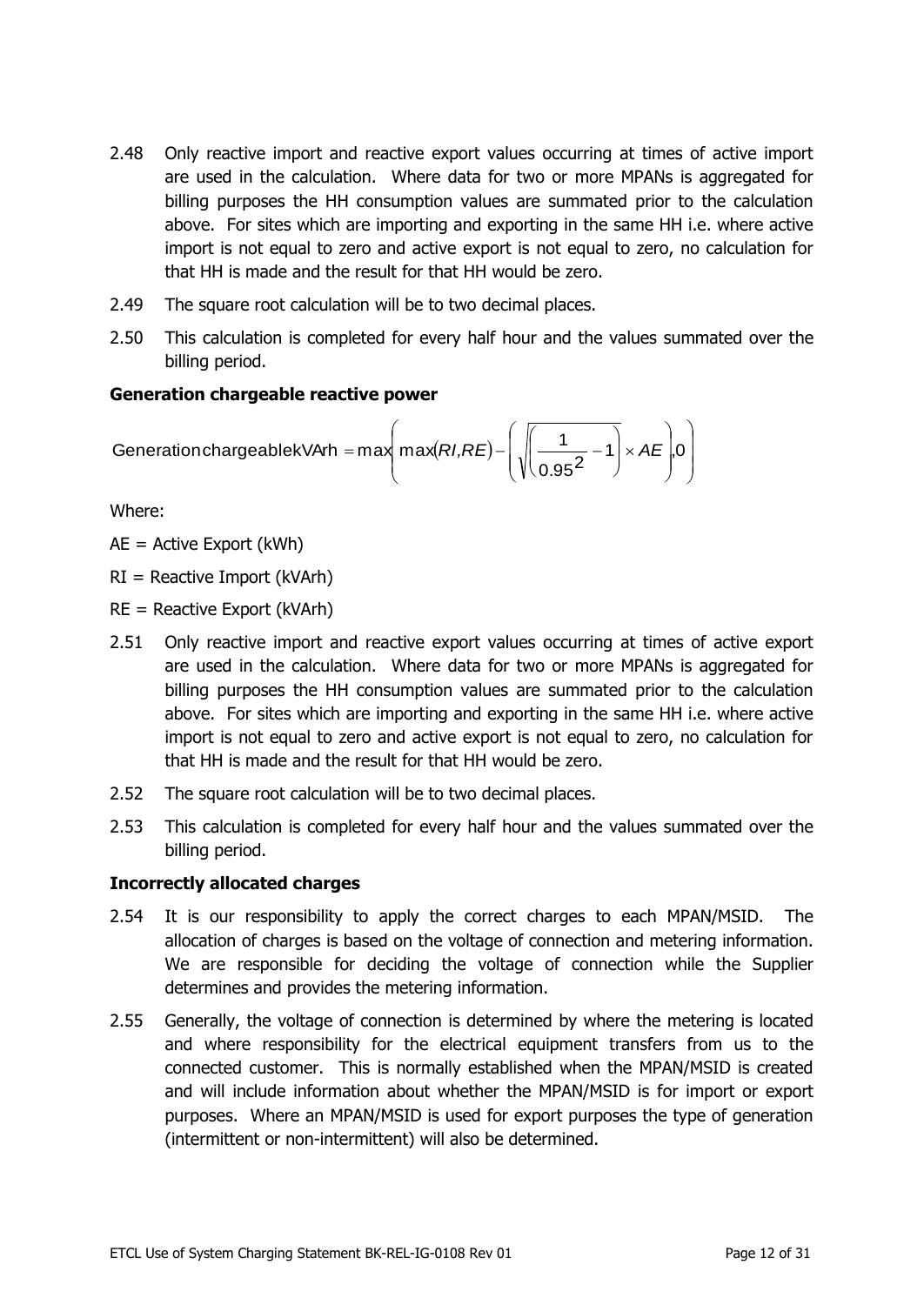- 2.56 The Supplier provides us with metering information which enables us to allocate charges where there is more than one charge per voltage level. This metering data is likely to change over time if, for example, a Supplier changes from a two rate meter to a single rate meter. When this happens we will change the allocation of charges accordingly.
- 2.57 Where it has been identified that a charge is likely to be incorrectly allocated due to the wrong voltage of connection (or import/export details) then a correction request must be made to us. Requests from persons other than the current Supplier must be accompanied by a Letter of Authority from the Customer; the existing Supplier must also be informed. Any request must be supported by an explanation of why it is believed that the current charge is wrongly applied along with supporting information, including, where appropriate photographs of metering positions or system diagrams. Any request to correct the current charge that also includes a request to backdate the correction must include justification as to why it is considered appropriate to backdate the change.
- 2.58 If it has been identified that a charge has been incorrectly allocated due to the metering data then a correction request should be made to the Supplier.
- 2.59 Where we agree that an MPAN/MSID has been assigned to the wrong voltage level then we will correct it by allocating the correct set of charges for that voltage level. Any adjustment for incorrectly applied charges will be as follows:
	- Any credit or additional charge will be issued to the Supplier/s who were effective during the period of the change.
	- The correction will be applied from the date of the request, back to the date of the incorrect allocation or, up to the maximum period specified by: the Limitation Act (1980), in England and Wales, which covers a six year period; or, the Prescription and Limitation (Scotland) Act 1973, which covers a five year period; whichever is the shorter.
- 2.60 Should we reject the request a justification will be provided to the requesting Party.
- 2.61 We shall not unreasonably withhold or delay any agreement to correct the charges applied and would expect to reach agreement within three months from the date of request.

#### <span id="page-12-0"></span>**Generation charges for pre-2005 designated EHV properties**

- 2.62 Not Used
- 2.63 Not Used

# <span id="page-12-1"></span>**Provision of billing data**

2.64 Where HH metering data is required for UoS charging and this is not provided in accordance with the BSC or the Distribution Connection and Use of System Agreement (DCUSA), such metering data shall be provided to us by the User of the system in respect of each calendar month within five working days of the end of that calendar month.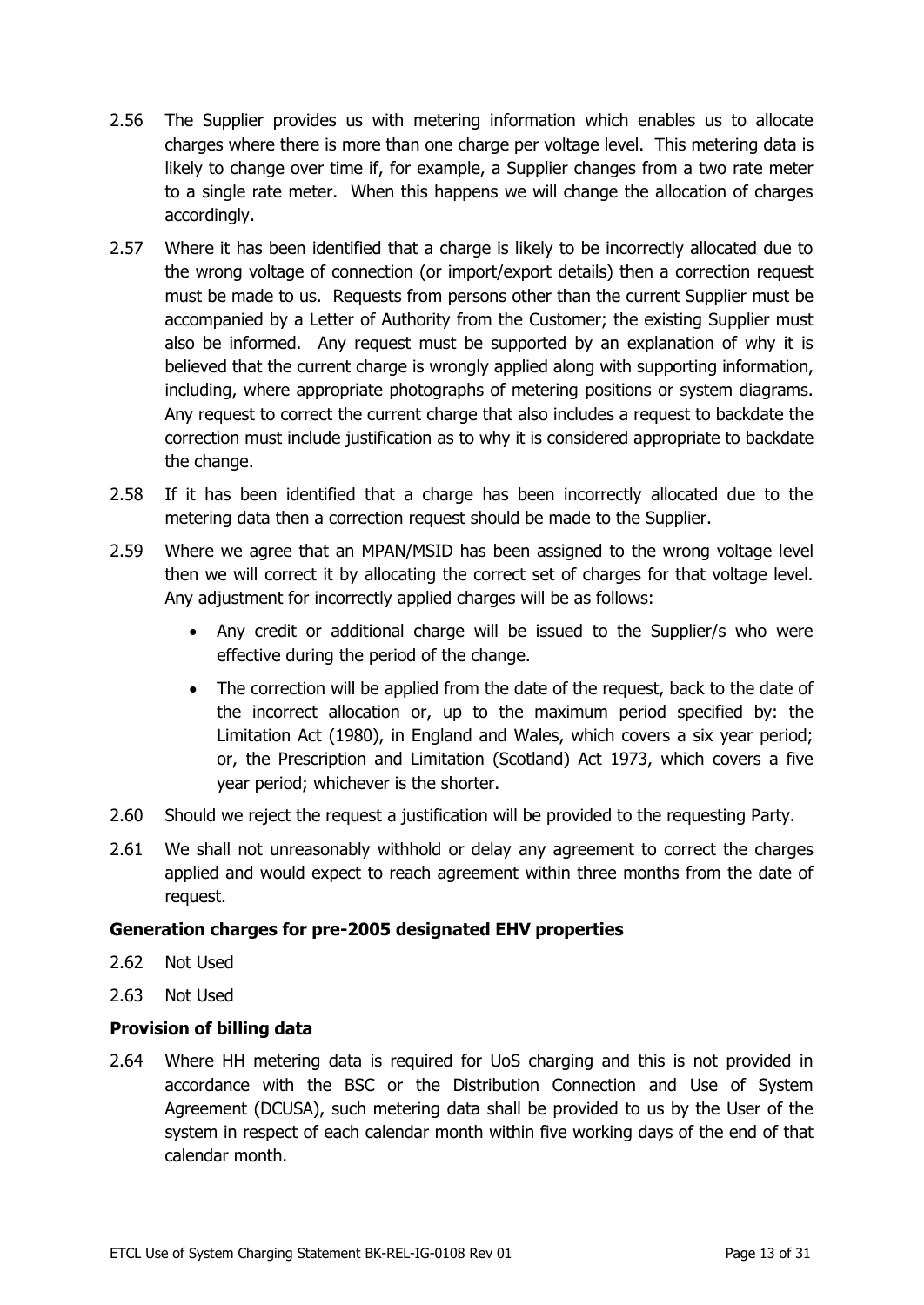- 2.65 The metering data shall identify the amount consumed and/or produced in each half hour of each day and shall separately identify active and reactive import and export. Metering data provided to us shall be consistent with that received through the metering equipment installed.
- 2.66 Metering data shall be provided in an electronic format specified by us from time to time and, in the absence of such specification, metering data shall be provided in a comma-separated text file in the format of Master Registration Agreement (MRA) data flow D0036 (as agreed with us). The data shall be emailed to [Finance.Revenue@gtc-uk.co.uk](mailto:Finance.Revenue@gtc-uk.co.uk) .
- 2.67 We require details of reactive power imported or exported to be provided for all Measurement Class C and E sites. It is also required for CVA sites and Exempt Distribution Network boundaries with difference metering. We reserve the right to levy a charge on Users who fail to provide such reactive data. In order to estimate missing reactive data, a power factor of 0.9 lag will be applied to the active consumption in any half hour.

#### <span id="page-13-0"></span>**Out of area use of system charges**

2.68 Not Applicable

#### <span id="page-13-1"></span>**Licensed distribution network operator charges**

- 2.69 Licensed Distribution Network Operator (LDNO) charges are applied to LDNOs who operate Embedded Networks within our Distribution Service Area.
- 2.70 The charge structure for LV and HV Designated Properties embedded in networks operated by LDNOs will mirror the structure of the All-the-way Charge and is dependent upon the voltage of connection of each embedded network to the host DNO's network. The same charge elements will apply as those that match the LDNO's end customer charges. The relevant charge structures are set out in Annex 4.
- 2.71 Where an MPAN has an invalid Settlement combination, the 'LDNO HV: Domestic Unrestricted' fixed and unit charges will be applied as default until the invalid combination is corrected. Where there are multiple SSC/TPR combinations, the default 'LDNO HV: Domestic Unrestricted' fixed and unit charges will be applied for each invalid TPR combination.
- 2.72 The charge structure for Designated EHV Properties embedded in networks operated by LDNOs will be calculated individually using the EDCM. The relevant charge structures are set out in Annex 2.
- 2.73 For Nested Networks the relevant charging principles set out in DCUSA Schedule 21 will apply.

# <span id="page-13-2"></span>**Licence exempt distribution networks**

2.74 The Electricity and Gas (Internal Market) Regulations 2011 introduced new obligations on owners of licence exempt distribution networks (sometimes called private networks) including a duty to facilitate access to electricity and gas suppliers for customers within those networks.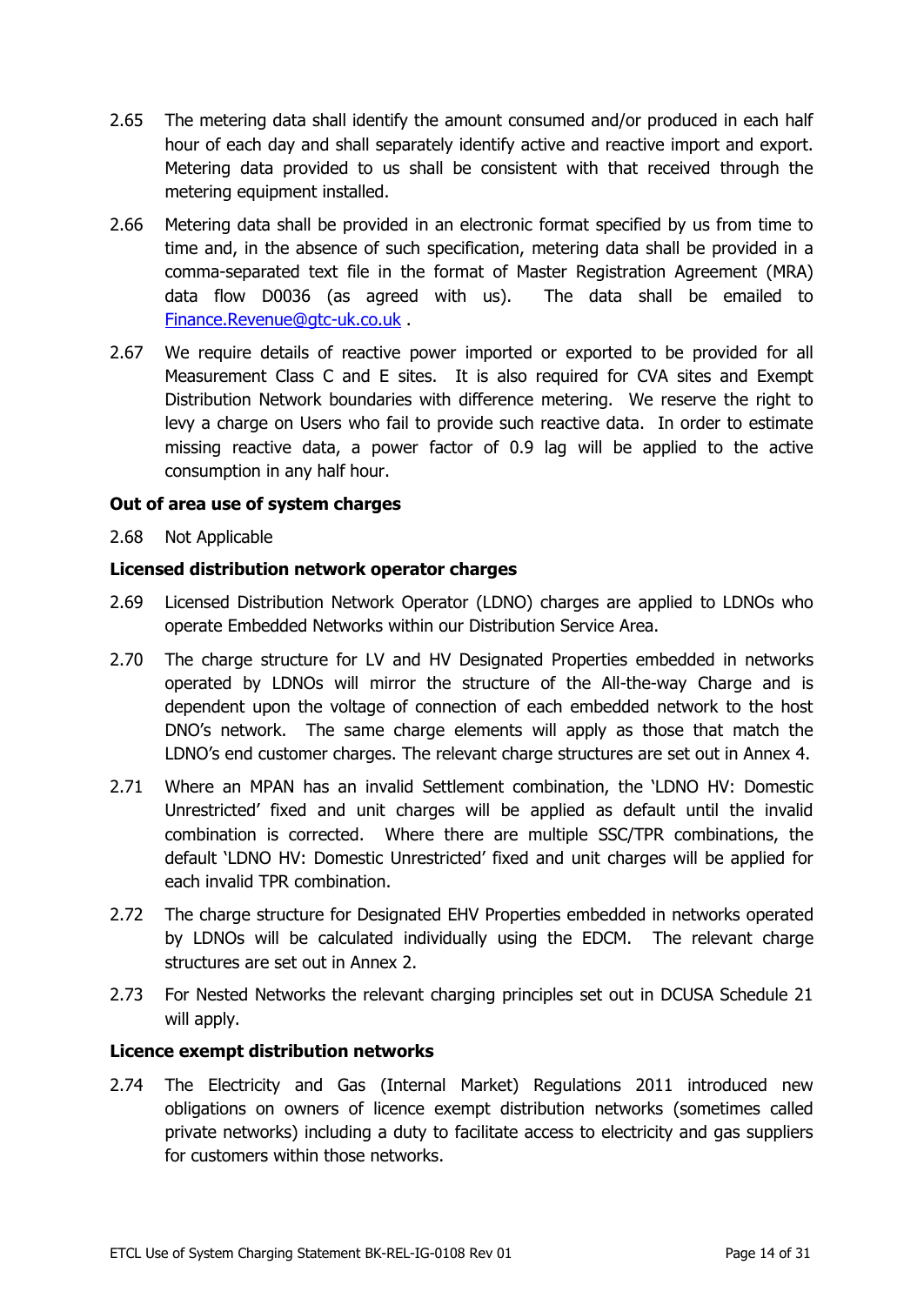- 2.75 When customers (both domestic and commercial) are located within an exempt distribution network and require the ability to choose their own supplier this is called 'third party access'. These embedded customers will require an MPAN so that they can have their electricity supplied by a Supplier of their choice.
- 2.76 Licence exempt distribution networks owners can provide third party access using either full settlement metering or the difference metering approach.

#### <span id="page-14-0"></span>**Full settlement metering**

- 2.77 This is where a licence exempt distribution network is set up so that each embedded installation has an MPAN and Metering System and therefore all customers purchase electricity from their chosen Supplier. In this case there are no Settlement Metering Systems at the boundary between the licensed Distribution System and the exempt distribution network.
- 2.78 In this approach our UoS charges will be applied to each MPAN.

#### <span id="page-14-1"></span>**Difference metering**

- 2.79 This is where one or more, but not all, customers on a licence exempt distribution network choose their own Supplier for electricity supply to their premise. Under this approach the customers requiring third party access on the exempt distribution network will have their own MPAN and must have a HH Metering System.
- 2.80 Unless agreed otherwise, our UoS charges will be applied using gross settlement/net settlement or both.

#### <span id="page-14-2"></span>**Gross settlement**

- 2.81 Where one of our MPANs (27) is embedded within a licence exempt distribution network connected to our Distribution System, and difference metering is in place for Settlement purposes and we receive gross measurement data for the boundary MPAN, we will continue to charge the boundary MPAN Supplier for use of our Distribution System. No charges will be levied by us directly to the Customer or Supplier of the embedded MPAN(s) connected within the licence exempt distribution network.
- 2.82 We require that gross metered data for the boundary of the connection is provided to us. Until a new industry data flow is introduced for the sending of such gross data, gross metered data shall:
	- be provided in a text file in the format of the D0036 MRA data flow;
	- the text file shall be emailed to [Finance.Revenue@gtc-uk.co.uk](mailto:Finance.Revenue@gtc-uk.co.uk)
	- the title of the email should also contain the phrase "gross data for difference metered private network".
	- the text file and the title of the email shall contain the metering reference specified by us in place of the Settlement MPAN, i.e. a dummy alphanumeric reference to enable the relating of the gross metered data to a given boundary MPAN;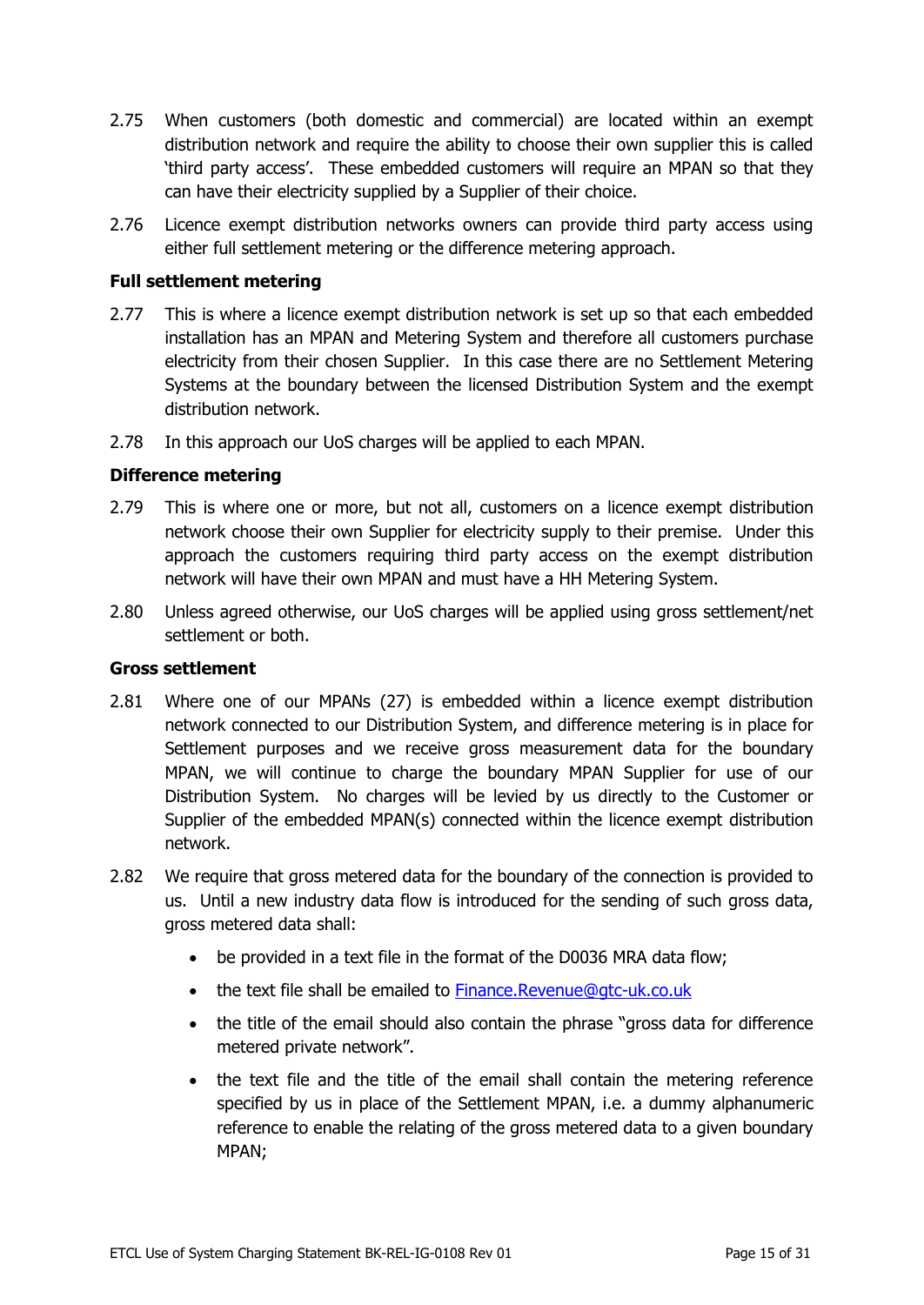- the text filename shall be formed of the metering reference specified by us followed by a hyphen and followed by a timestamp in the format YYYYMMDDHHMMSS and followed by ".txt"; and
- 2.83 For the avoidance of doubt, the reduced difference metered measurement data for the boundary connection that is to enter Settlement should continue to be sent using the Settlement MPAN.

#### <span id="page-15-0"></span>**Net Settlement**

- 2.84 Where one of our MPANs (27) is embedded within an licence exempt distribution network connected to one of our distribution systems, and difference metering is in place for Settlement purposes, and we do **not** receive gross measurement data for the boundary MPAN, we will charge the boundary MPAN Supplier based on the net measurement for use of our Distribution System. Charges will also be levied directly to the Supplier of the embedded MPAN(s) connected within the licence exempt distribution network based on the actual data received.
- 2.85 The charges applicable for an embedded MPAN are unit charges only. These will be the same values as those at the voltage of connection to the licence exempt distribution network and are shown in Annex n. The fixed charge and capacity charge, at the agreed MIC/MEC of the boundary MPAN, will be charged to the boundary MPAN supplier.

# <span id="page-15-1"></span>**3. SCHEDULE OF CHARGES FOR USE OF THE DISTRIBUTION SYSTEM**

- 3.1 Tables listing the charges for the distribution of electricity for UoS are published in the annexes to this document.
- 3.2 These charges are also listed in a spreadsheet which is published with this statement and can be downloaded from [http://www.gtc-uk.co.uk/about-us/our-regulated](http://www.gtc-uk.co.uk/about-us/our-regulated-businesses)[businesses.](http://www.gtc-uk.co.uk/about-us/our-regulated-businesses)
- 3.3 Annex 1 contains charges applied to LV and HV Designated Properties.
- 3.4 Annex 2 contains the charges applied to our Designated EHV Properties and charges applied to LDNOs for Designated EHV Properties connected within their embedded Distribution System.
- 3.5 Annex 3 contains details of any preserved and additional charges that are valid at this time. Preserved charges are mapped to an appropriate charge and are closed to new customers.
- 3.6 Annex 4 contains the charges applied to LDNOs in respect of LV and HV Designated Properties connected in their embedded Distribution System.
- 3.7 Not Used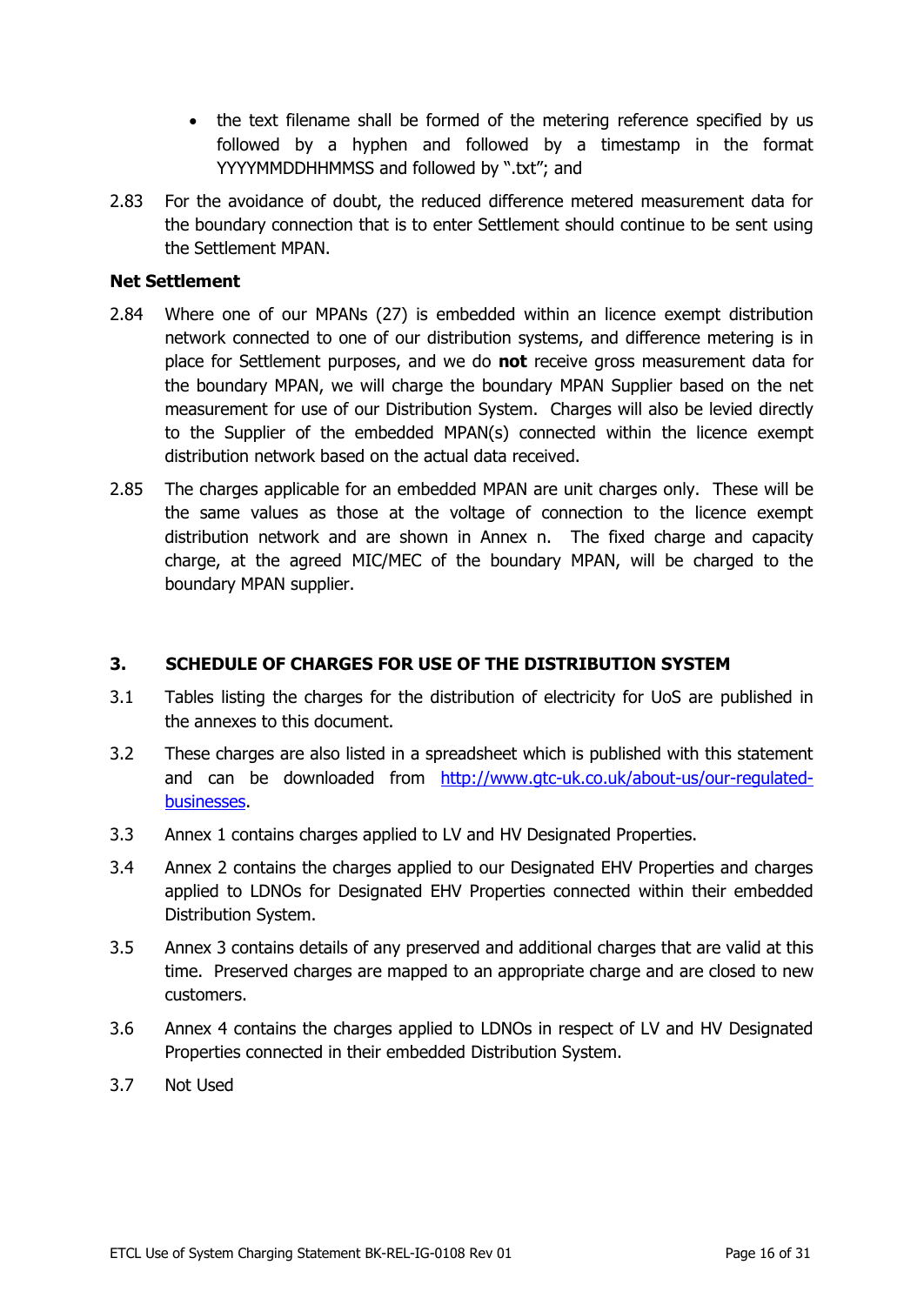# <span id="page-16-0"></span>**4. SCHEDULE OF LINE LOSS FACTORS**

# <span id="page-16-1"></span>**Role of line loss factors in the supply of electricity**

- 4.1 Electricity entering or exiting our Distribution System is adjusted to take account of energy that is lost<sup>7</sup> as it is distributed through the network. This adjustment does not affect distribution charges but is used in energy settlement to take metered consumption to a notional grid supply point so that suppliers' purchases take account for the energy lost on the Distribution System.
- 4.2 We are responsible for calculating the Line Loss Factors $^8$  (LLFs) and providing these to Elexon. Elexon is the company that manages the BSC. This code covers the governance and rules for the balancing and settlement arrangements.
- 4.3 Annex 5 provides the LLFs that are used to adjust the metering system volumes to take account of losses on the distribution network.

#### <span id="page-16-2"></span>**Calculation of line loss factors**

- 4.4 LLFs are calculated in accordance with BSC procedure 128 that determines the principles with which we must comply when calculating LLFs.
- 4.5 LLFs are calculated using either a generic method or a site-specific method. The generic method is used for sites connected at LV or HV and the site-specific method is used for sites connected at EHV or where a request for site- specific LLFs has been agreed. Generic LLFs will be applied as a default to all new EHV sites until sufficient data is available for a site-specific calculation.
- 4.6 ENC currently replicate the host DNO calculated losses.
- 4.7 The Elexon website [\(http://www.elexon.co.uk/reference/technical-operations/losses/\)](http://www.elexon.co.uk/reference/technical-operations/losses/) contains more information on LLFs. This page also has links to BSC procedure 128 and to our LLF methodology.

#### <span id="page-16-3"></span>**Line loss factor time periods**

4.8 LLFs are calculated for a set number of time periods during the year and are detailed in Annex 5.

#### <span id="page-16-4"></span>**Line loss factor tables**

l

- 4.9 When using the LLF tables in Annex 5 reference should be made to the LLFC allocated to the MPAN to find the appropriate LLF.
- 4.10 The Elexon portal website, [https://www.elexonportal.co.uk,](https://www.bsccentralservices.com/) contains the LLFs in standard industry data format (D0265). A user guide with details on registering and using the portal can be downloaded from: www.elexonportal.co.uk/Userquide

<sup>7</sup> Energy can be lost for technical and non-technical reasons and losses normally occur by heat dissipation through power flowing in conductors and transformers. Losses can also reduce if a customer's action reduces power flowing in the distribution network. This might happen when a customer generates electricity and the produced energy is consumed locally.

 $^8$  Also referred to as Loss Adjustment Factors.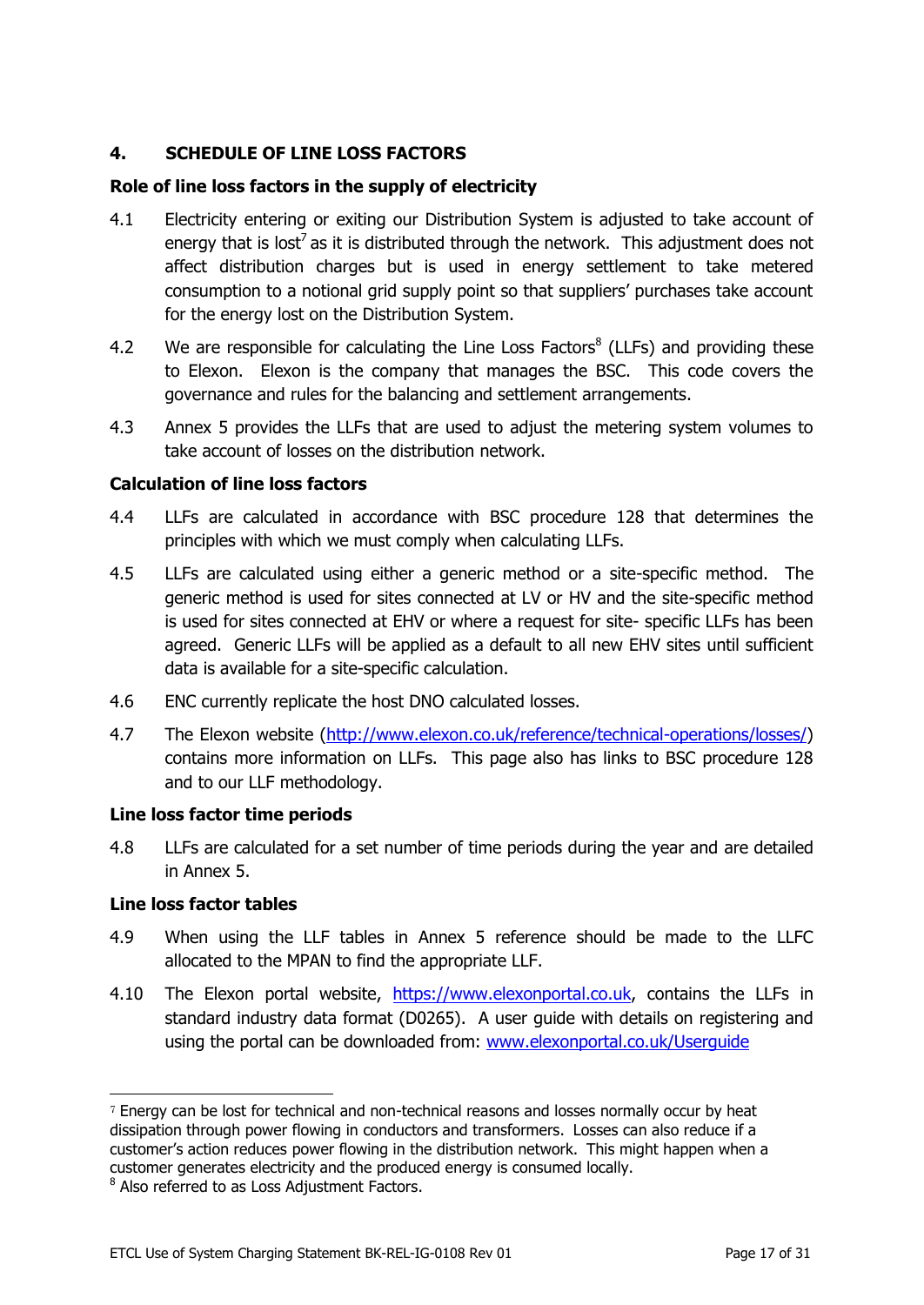# <span id="page-17-0"></span>**5. NOTES FOR DESIGNATED EHV PROPERTIES**

# <span id="page-17-1"></span>**EHV costs**

- 5.1 Not Used
- 5.2 Not Used

# <span id="page-17-2"></span>**Charges for new Designated EHV Properties**

- 5.3 Charges for any new Designated EHV Properties calculated after publication of the current statement will be published in an addendum to this statement as and when necessary.
- 5.4 The form of the addendum is detailed in Annex 6 to this statement.
- 5.5 The addendum will be sent to relevant DCUSA parties and published as a revised 'Schedule of Charges and Other Tables' spreadsheet on our website. The addendum will include charge information that under enduring circumstances would be found in Annex 2 and line loss factors that would normally be found in Annex 5.
- 5.6 The new Designated EHV Properties charges will be added to Annex 2 in the next full statement released.

# <span id="page-17-3"></span>**Charges for amended Designated EHV Properties**

5.7 Where an existing Designated EHV Property is modified and energised in the charging year, we may revise the EHV charges for the modified Designated EHV Property. If revised charges are appropriate, an addendum will be sent to relevant DCUSA parties and published as a revised 'Schedule of Charges and Other Tables' spreadsheet on our website. The modified Designated EHV Property charges will be added to Annex 2 in the next full statement released.

#### <span id="page-17-4"></span>**Demand-side management**

- 5.8 New or existing Designated EHV Property Customers may wish to offer part of their MIC to be interruptible by us (for active network management purposes other than normal planned or unplanned outages) in order to benefit from any reduced UoS charges calculated using the EDCM.
- 5.9 Several options exist in which we may agree for some or the entire MIC to be interruptible. Under the EDCM the applicable demand capacity costs would be based on the MIC minus the capacity subject to interruption.
- 5.10 If you are interested in making part or all of your MIC interruptible as an integral irrevocable feature of a new connection or modification to an existing connection you should in the first instance contact our connections function;
	- By email **MPAN.Requests@gtc-uk.co.uk**

You must make an express statement in your application that you have an interest in some or all of the import capacity being interruptible for active network management purposes.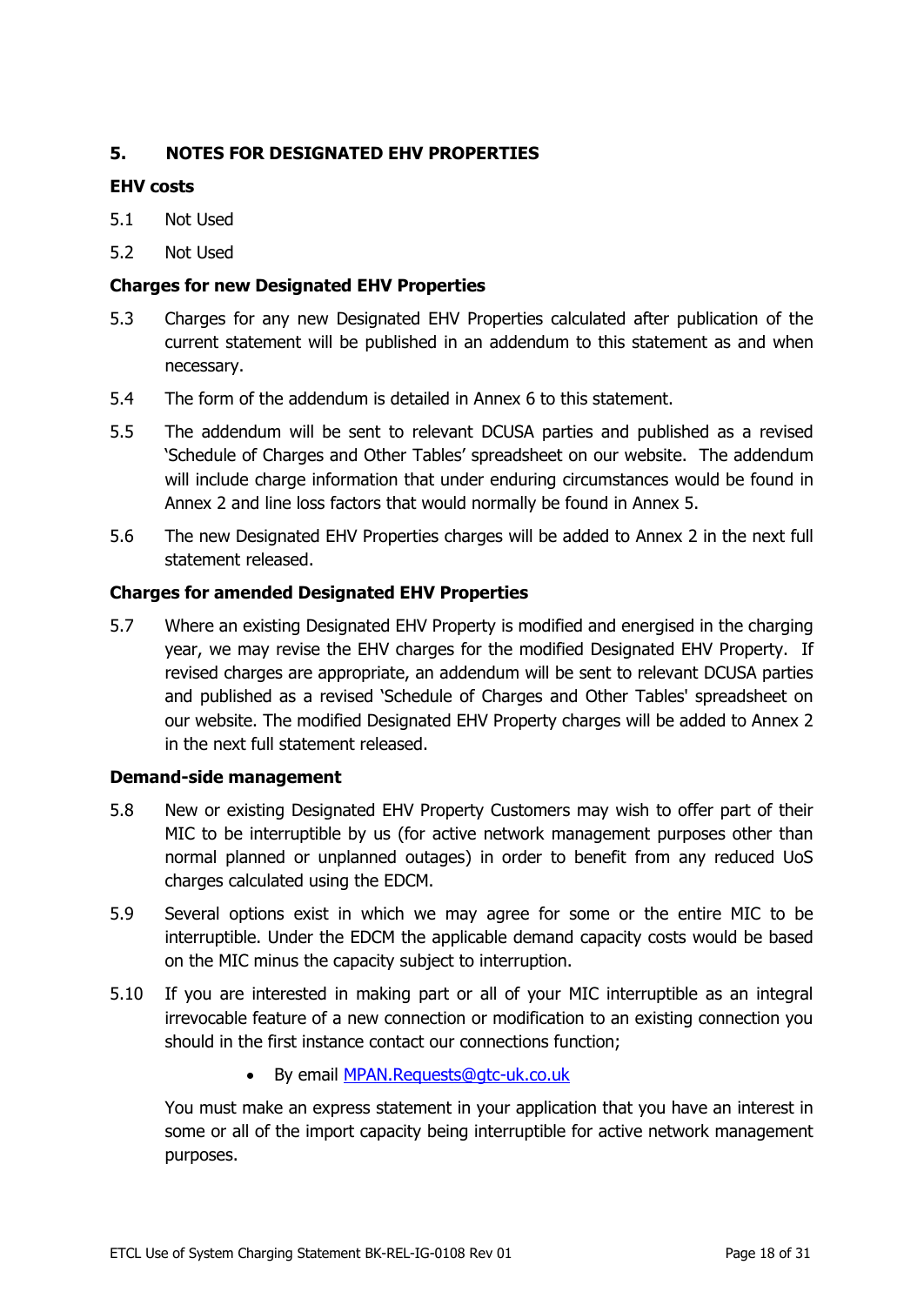- 5.11 If you are proactively interested in voluntarily but revocably offering to make some or all of your existing connection's MIC interruptible you should in the first instance contact us at the address in paragraph [0.](#page-4-1)
- 5.12 A guide to DSM is also available. This provides more information on the type of arrangement that might be put in place should you request to participate in DSM arrangements. This document is available by contacting us at the address in paragraph [0.](#page-4-1)
- 5.13 As of  $1<sup>st</sup>$  April 2015 ENC does not have any EHV sites.

# <span id="page-18-0"></span>**6. ELECTRICITY DISTRIBUTION REBATES**

6.1 We have neither given nor announced any DUoS rebates to Users in the 12 months preceding the date of publication of this revision of the statement.

# <span id="page-18-1"></span>**7. ACCOUNTING AND ADMINISTRATION SERVICES**

- 7.1 We reserve the right to impose payment default remedies. The remedies are as set out in DCUSA where applicable or else as detailed in the following paragraph.
- 7.2 If any invoices that are not subject to a valid dispute remain unpaid on the due date, late payment interest (calculated at base rate plus 8%) and administration charges may be imposed.
- 7.3 Our administration charges are detailed in the following table. These charges are set at a level which is in line with the Late Payment of Commercial Debts Act;

| <b>Size of Unpaid Debt</b> | <b>Late Payment Fee</b> |
|----------------------------|-------------------------|
| Up to £999.99              | £40.00                  |
| £1,000 to £9,999.99        | £70.00                  |
| £10,000 or more            | £100.00                 |

# <span id="page-18-2"></span>**8. CHARGES FOR ELECTRICAL PLANT PROVIDED ANCILLARY TO THE GRANT OF USE OF SYSTEM**

- 8.1 Currently ENC offers no services under this category.
- 8.2 Not Used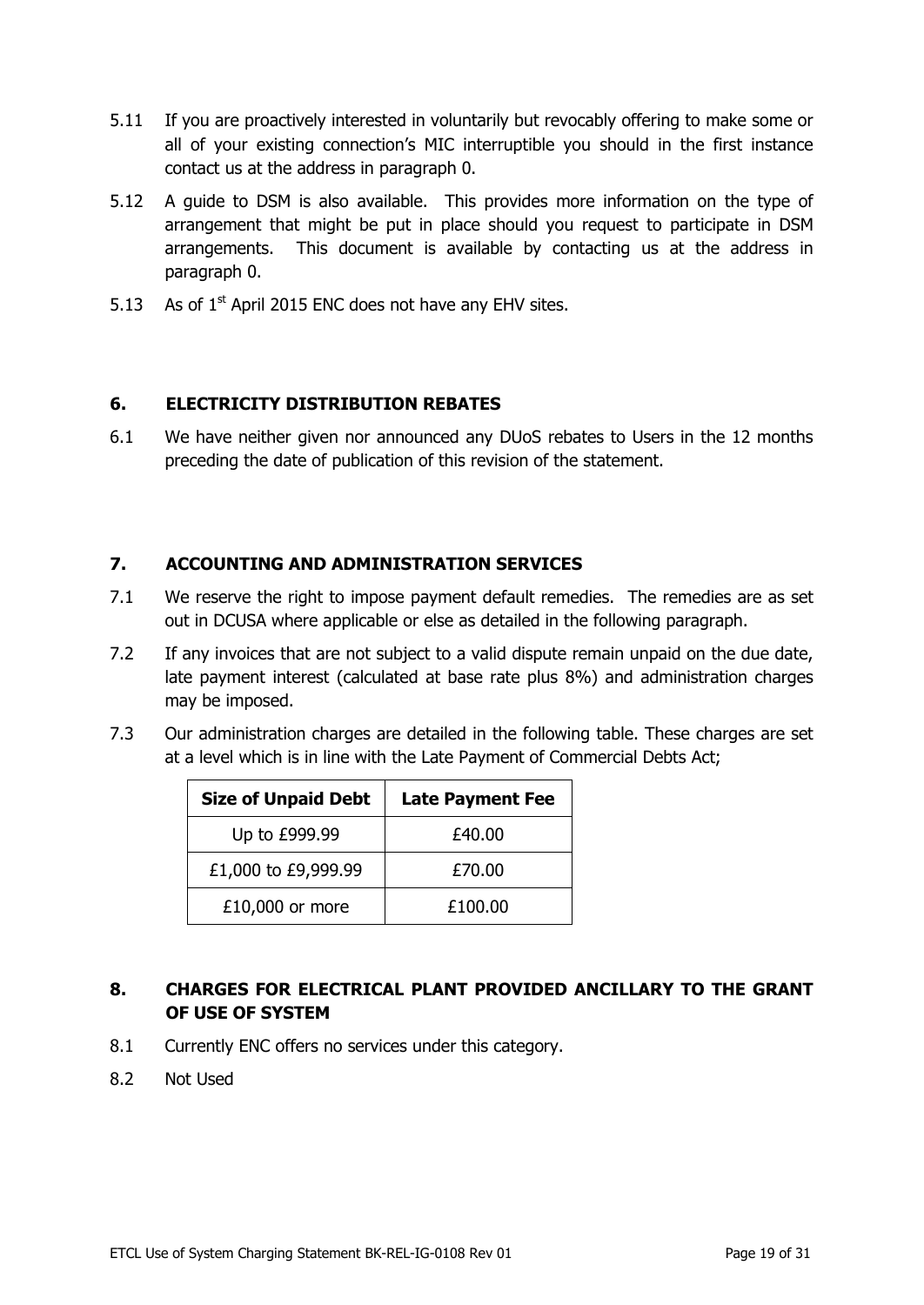# <span id="page-19-0"></span>**APPENDIX 1 – GLOSSARY OF TERMS**

1.1 The following definitions, which can extend to grammatical variations and cognate expressions, are included to aid understanding:

| <b>Term</b>                                                         | <b>Definition</b>                                                                                                                                                                                                                                                                                                  |  |  |  |
|---------------------------------------------------------------------|--------------------------------------------------------------------------------------------------------------------------------------------------------------------------------------------------------------------------------------------------------------------------------------------------------------------|--|--|--|
| All-the-way Charge                                                  | A charge that is applicable to an end user rather than<br>an LDNO. An end user in this context is a Supplier/User<br>who has a registered MPAN or MSID and is using the<br>Distribution System to transport energy on behalf of a<br>Customer.                                                                     |  |  |  |
| <b>Balancing and Settlement</b><br>Code (BSC)                       | The BSC contains the governance arrangements for<br>electricity balancing and settlement in Great Britain. An<br>overview document is available from<br>www.elexon.co.uk/ELEXON<br>Documents/trading arrangements.pdf.                                                                                             |  |  |  |
| <b>Common Distribution</b><br><b>Charging Methodology</b><br>(CDCM) | The CDCM used for calculating charges to Designated<br>Properties as required by standard licence condition 13A<br>of the electricity distribution licence.                                                                                                                                                        |  |  |  |
| Central volume allocation<br>(CVA)                                  | As defined in the BSC.                                                                                                                                                                                                                                                                                             |  |  |  |
|                                                                     | A person to whom a User proposes to supply, or for the<br>time being supplies, electricity through an exit point, or<br>from who, a User or any relevant exempt supplier, is<br>entitled to recover charges, compensation or an account<br>of profits in respect of electricity supplied through an<br>exit point; |  |  |  |
| Customer                                                            | Or                                                                                                                                                                                                                                                                                                                 |  |  |  |
|                                                                     | A person from whom a User purchases, or proposes to<br>purchase, electricity, at an entry point (who may from<br>time to time be supplied with electricity as a Customer<br>of that User (or another electricity supplier) through an<br>exit point).                                                              |  |  |  |
| Designated EHV Properties                                           | As defined in standard condition 13B of the electricity<br>distribution licence.                                                                                                                                                                                                                                   |  |  |  |
| <b>Designated Properties</b>                                        | As defined in standard condition 13A of the electricity<br>distribution licence.                                                                                                                                                                                                                                   |  |  |  |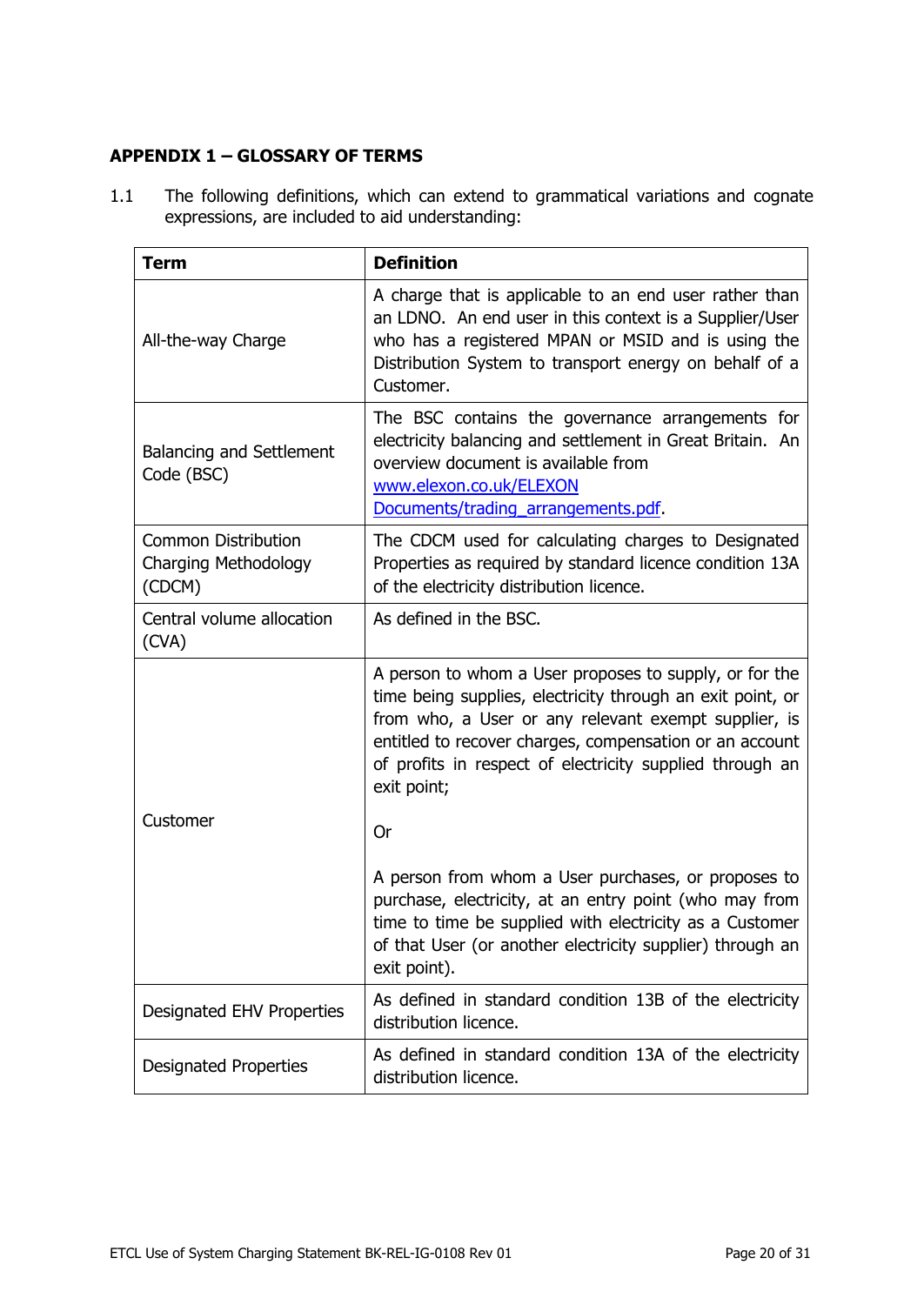| <b>Term</b>                                                       | <b>Definition</b>                                                                                                                                                                                                                                                                 |                                        |                                                   |  |  |
|-------------------------------------------------------------------|-----------------------------------------------------------------------------------------------------------------------------------------------------------------------------------------------------------------------------------------------------------------------------------|----------------------------------------|---------------------------------------------------|--|--|
|                                                                   | These are unique IDs that can be used, with reference<br>to the MPAN, to identify your LDNO. The charges for<br>other network operators can be found on their website.                                                                                                            |                                        |                                                   |  |  |
|                                                                   | ID                                                                                                                                                                                                                                                                                | <b>Name</b>                            | <b>Operator</b>                                   |  |  |
|                                                                   | 10                                                                                                                                                                                                                                                                                | Eastern Power<br><b>Networks</b>       | <b>UK Power Networks</b>                          |  |  |
|                                                                   | 11                                                                                                                                                                                                                                                                                | <b>East Midlands</b>                   | Western Power Distribution                        |  |  |
|                                                                   | 12                                                                                                                                                                                                                                                                                | London Power<br><b>Networks</b>        | <b>UK Power Networks</b>                          |  |  |
|                                                                   | 13                                                                                                                                                                                                                                                                                | Merseyside and<br>North Wales          | <b>Scottish Power</b>                             |  |  |
|                                                                   | 14                                                                                                                                                                                                                                                                                | Midlands                               | <b>Western Power Distribution</b>                 |  |  |
|                                                                   | 15                                                                                                                                                                                                                                                                                | Northern                               | Northern Powergrid                                |  |  |
|                                                                   | 16                                                                                                                                                                                                                                                                                | North Western                          | <b>Electricity North West</b>                     |  |  |
| Distributor IDs                                                   | 17                                                                                                                                                                                                                                                                                | Scottish Hydro<br>Electric             | Scottish Hydro Electric Power<br>Distribution plc |  |  |
|                                                                   | 18                                                                                                                                                                                                                                                                                | South Scotland                         | Scottish Power                                    |  |  |
|                                                                   | 19                                                                                                                                                                                                                                                                                | South Eastern Power<br><b>Networks</b> | <b>UK Power Networks</b>                          |  |  |
|                                                                   | 20                                                                                                                                                                                                                                                                                | Southern Electric                      | Southern Electric Power<br>Distribution plc       |  |  |
|                                                                   | 21                                                                                                                                                                                                                                                                                | South Wales                            | <b>Western Power Distribution</b>                 |  |  |
|                                                                   | 22                                                                                                                                                                                                                                                                                | South Western                          | Western Power Distribution                        |  |  |
|                                                                   | 23                                                                                                                                                                                                                                                                                | Yorkshire                              | Northern Powergrid                                |  |  |
|                                                                   | 24                                                                                                                                                                                                                                                                                | <b>GTC</b>                             | Independent Power Networks                        |  |  |
|                                                                   | 25                                                                                                                                                                                                                                                                                | <b>ESP Electricity</b>                 | <b>ESP Electricity</b>                            |  |  |
|                                                                   | 26                                                                                                                                                                                                                                                                                | Energetics                             | <b>Energetics Electricity Ltd</b>                 |  |  |
|                                                                   | 27                                                                                                                                                                                                                                                                                | <b>GTC</b>                             | The Electricity Network<br>Company Ltd            |  |  |
|                                                                   | 29                                                                                                                                                                                                                                                                                | Harlaxton Energy<br><b>Networks</b>    | Harlaxton Energy Networks                         |  |  |
| Distribution Connection and<br>Use of System Agreement<br>(DCUSA) | The DCUSA is a multi-party contract between the<br>licensed electricity distributors, suppliers, generators<br>and Offshore Transmission Owners of Great Britain.<br>It is a requirement that all licensed electricity<br>distributors and suppliers become parties to the DCUSA. |                                        |                                                   |  |  |
| <b>Distribution Network</b><br>Operator (DNO)                     | An electricity distributor that operates one of the 14<br>distribution services areas and in whose electricity<br>distribution licence the requirements of Section B of the<br>standard conditions of that licence have effect.                                                   |                                        |                                                   |  |  |
| <b>Distribution Services Area</b>                                 | The area specified by the Gas and Electricity Markets<br>Authority within which each DNO must provide specified<br>distribution services.                                                                                                                                         |                                        |                                                   |  |  |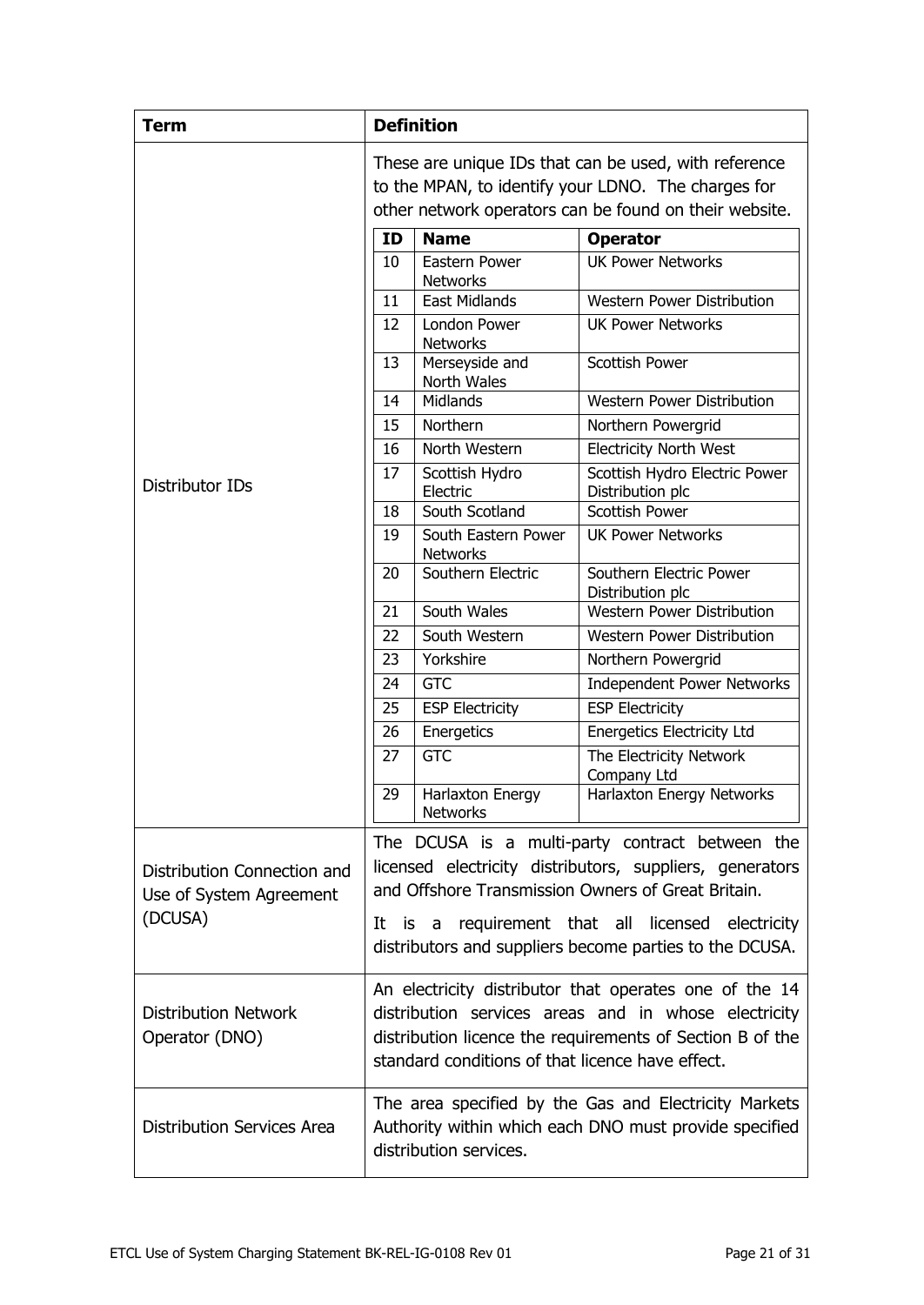| <b>Term</b>                                            | <b>Definition</b>                                                                                                                                                                                                                                                                                                                                                                                                                                                                                                                                                                                                                                                                                                                                                                                                                                            |  |  |  |
|--------------------------------------------------------|--------------------------------------------------------------------------------------------------------------------------------------------------------------------------------------------------------------------------------------------------------------------------------------------------------------------------------------------------------------------------------------------------------------------------------------------------------------------------------------------------------------------------------------------------------------------------------------------------------------------------------------------------------------------------------------------------------------------------------------------------------------------------------------------------------------------------------------------------------------|--|--|--|
| Distribution System                                    | The system consisting (wholly or mainly) of electric lines<br>owned or operated by an authorised distributor that is<br>used for the distribution of electricity from:<br>• Grid Supply Points or generation sets or other<br>entry points<br>to the points of delivery to:<br>• Customers or Users or any transmission licensee in<br>capacity as operator of that<br>licensee's<br>its<br>transmission system or the Great Britain (GB)<br>transmission system and includes any remote<br>transmission assets (owned by a transmission<br>licensee within England and Wales)<br>that are operated by that authorised distributor and any<br>electrical plant, electricity meters, and metering<br>equipment owned or operated by it in connection with<br>the distribution of electricity, but does not include any<br>part of the GB transmission system. |  |  |  |
| <b>EHV Distribution Charging</b><br>Methodology (EDCM) | The EDCM used for calculating charges to Designated<br>EHV Properties as required by standard licence<br>condition 13B of the Electricity Distribution Licence.                                                                                                                                                                                                                                                                                                                                                                                                                                                                                                                                                                                                                                                                                              |  |  |  |
| <b>Electricity Distribution</b><br>Licence             | The Electricity Distribution Licence granted or treated as<br>granted pursuant to section 6(1) of the Electricity Act<br>1989.                                                                                                                                                                                                                                                                                                                                                                                                                                                                                                                                                                                                                                                                                                                               |  |  |  |
| <b>Electricity Distributor</b>                         | Any person who is authorised by an Electricity<br>Distribution Licence to distribute electricity.                                                                                                                                                                                                                                                                                                                                                                                                                                                                                                                                                                                                                                                                                                                                                            |  |  |  |
| Embedded LDNO                                          | This refers to an LDNO operating a distribution network<br>which is embedded within another distribution network.                                                                                                                                                                                                                                                                                                                                                                                                                                                                                                                                                                                                                                                                                                                                            |  |  |  |
| <b>Embedded Network</b>                                | An electricity Distribution System operated by an LDNO<br>and embedded within another distribution network.                                                                                                                                                                                                                                                                                                                                                                                                                                                                                                                                                                                                                                                                                                                                                  |  |  |  |
| <b>Entry Point</b>                                     | A boundary point at which electricity is exported onto a<br>Distribution System from a connected installation or<br>from another Distribution System, not forming part of<br>the total system (boundary point and total system<br>having the meaning given to those terms in the BSC).                                                                                                                                                                                                                                                                                                                                                                                                                                                                                                                                                                       |  |  |  |
| <b>Exit Point</b>                                      | A point of connection at which a supply of electricity<br>may flow from the Distribution System to the<br>Customer's installation or User's installation or the<br>Distribution System of another person.                                                                                                                                                                                                                                                                                                                                                                                                                                                                                                                                                                                                                                                    |  |  |  |
| Extra-High Voltage (EHV)                               | Nominal voltages of 22kV and above.                                                                                                                                                                                                                                                                                                                                                                                                                                                                                                                                                                                                                                                                                                                                                                                                                          |  |  |  |
| Gas and Electricity Markets<br>Authority (GEMA)        | As established by the Utilities Act 2000.                                                                                                                                                                                                                                                                                                                                                                                                                                                                                                                                                                                                                                                                                                                                                                                                                    |  |  |  |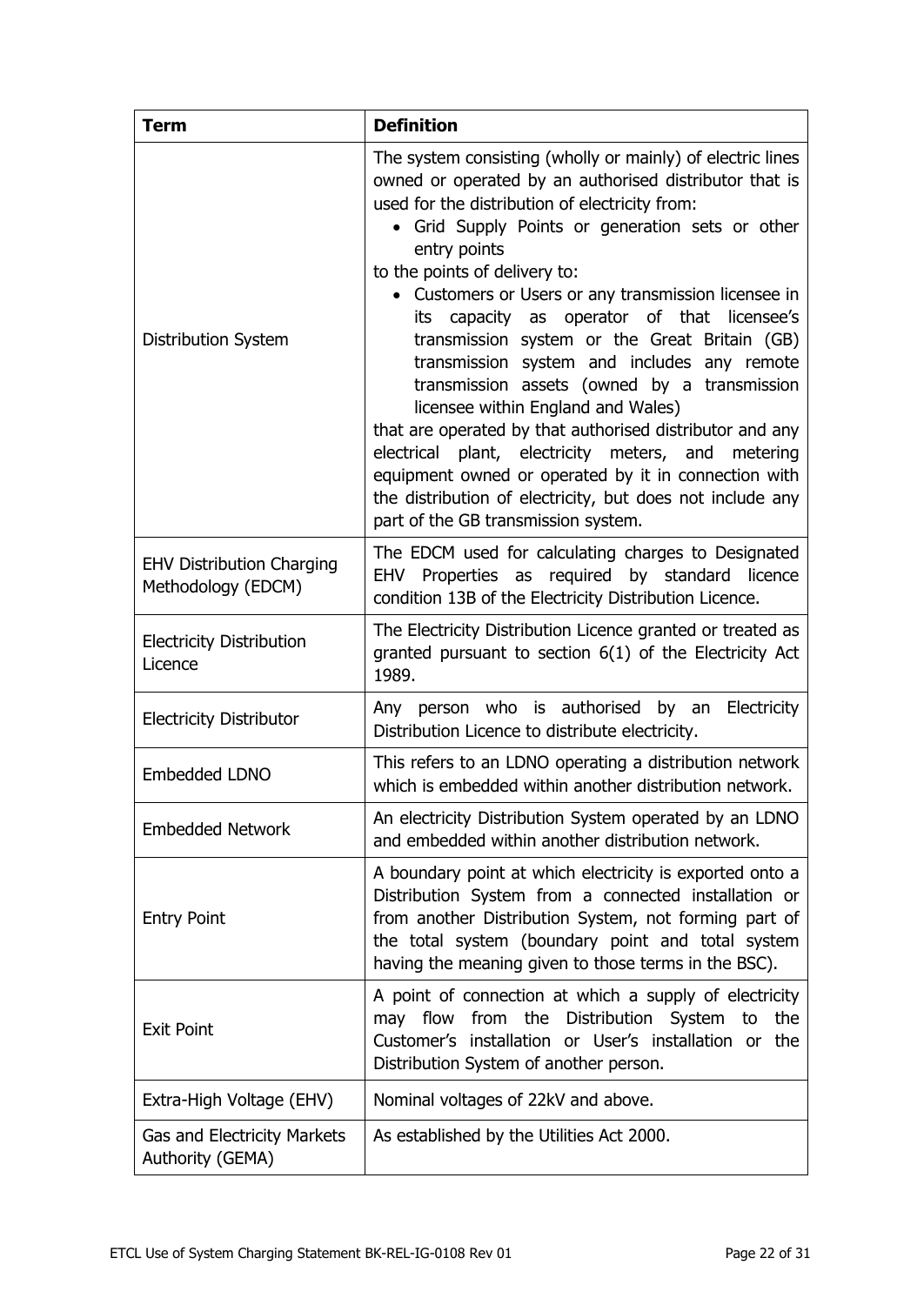| <b>Term</b>                                                                                                                                                                                                                                         | <b>Definition</b>                                                                                                                                                                                              |  |  |  |  |
|-----------------------------------------------------------------------------------------------------------------------------------------------------------------------------------------------------------------------------------------------------|----------------------------------------------------------------------------------------------------------------------------------------------------------------------------------------------------------------|--|--|--|--|
| Grid Supply Point (GSP)                                                                                                                                                                                                                             | A metered connection between the National Grid<br>Electricity Transmission system and the licensee's<br>distribution system at which electricity flows to or from<br>the Distribution System.                  |  |  |  |  |
| <b>GSP Group</b>                                                                                                                                                                                                                                    | A distinct electrical system that is supplied from one or<br>more GSPs for which total supply into the GSP group<br>can be determined for each half hour.                                                      |  |  |  |  |
| High Voltage (HV)                                                                                                                                                                                                                                   | Nominal voltages of at least 1kV and less than 22kV.                                                                                                                                                           |  |  |  |  |
| <b>Invalid Settlement</b><br>Combination                                                                                                                                                                                                            | A Settlement combination that is not recognised as a<br>valid combination<br>market domain data<br>in<br>- see<br>https://www.elexonportal.co.uk/MDDVIEWER.                                                    |  |  |  |  |
| <b>kVA</b>                                                                                                                                                                                                                                          | Kilovolt amperes.                                                                                                                                                                                              |  |  |  |  |
| kVArh                                                                                                                                                                                                                                               | Kilovolt ampere reactive hour.                                                                                                                                                                                 |  |  |  |  |
| kW                                                                                                                                                                                                                                                  | Kilowatt.                                                                                                                                                                                                      |  |  |  |  |
| kWh                                                                                                                                                                                                                                                 | Kilowatt hour (equivalent to one "unit" of electricity).                                                                                                                                                       |  |  |  |  |
| Licensed Distribution<br>Network Operator (LDNO)                                                                                                                                                                                                    | The holder of a licence in respect of distribution<br>activities in Great Britain.                                                                                                                             |  |  |  |  |
| Line Loss Factor (LLF)                                                                                                                                                                                                                              | The factor that is used in Settlement to adjust the<br>metering system volumes to take account of losses on<br>the Distribution System.                                                                        |  |  |  |  |
| Line Loss Factor Class<br>(LLFC)                                                                                                                                                                                                                    | An identifier assigned to an SVA metering system which<br>is used to assign the LLF and use of system charges.                                                                                                 |  |  |  |  |
| Load Factor                                                                                                                                                                                                                                         | annual consumption (kWh)<br>maximum demand $(kW) \times$ hours in year                                                                                                                                         |  |  |  |  |
| Low Voltage (LV)<br>Nominal voltages below 1kV.                                                                                                                                                                                                     |                                                                                                                                                                                                                |  |  |  |  |
| MDD is a central repository of reference data available<br>Market Domain Data (MDD)<br>to all Users involved in Settlement. It is essential to the<br>operation of SVA trading arrangements.                                                        |                                                                                                                                                                                                                |  |  |  |  |
| The MEC of apparent power expressed in kVA that has<br>been agreed can flow through the entry point to the<br>Maximum Export Capacity<br>Distribution System from the Customer's installation as<br>(MEC)<br>specified in the connection agreement. |                                                                                                                                                                                                                |  |  |  |  |
| Maximum Import Capacity<br>(MIC)                                                                                                                                                                                                                    | The MIC of apparent power expressed in kVA that has<br>been agreed can flow through the exit point from the<br>Distribution System to the Customer's installation as<br>specified in the connection agreement. |  |  |  |  |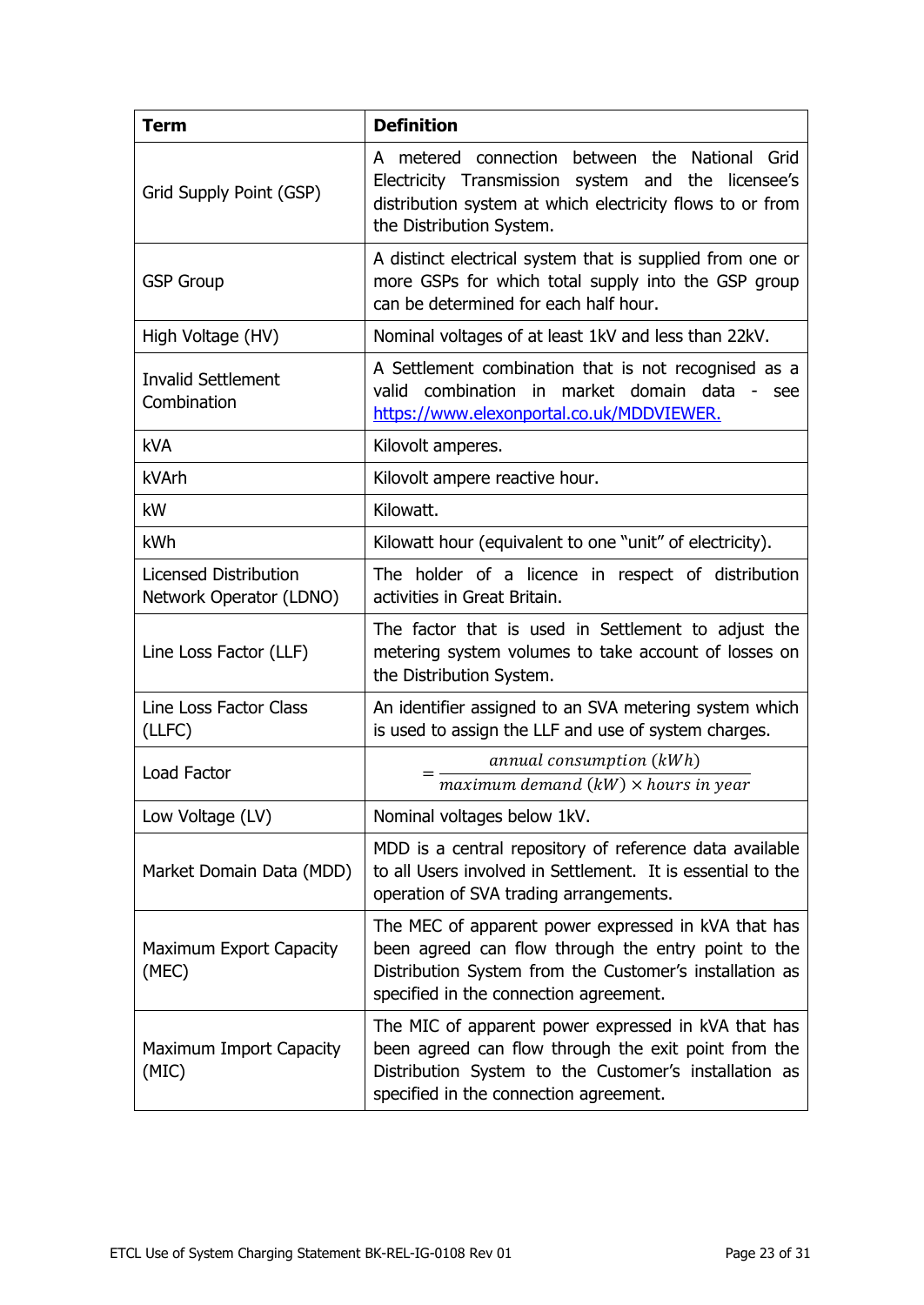| <b>Definition</b><br><b>Term</b>                         |                                                                                                                                                                                                                                                                                                                                                                                                                                                                                                                                                                                                                                                                                                                                                                                                                                                                                                                     |  |  |
|----------------------------------------------------------|---------------------------------------------------------------------------------------------------------------------------------------------------------------------------------------------------------------------------------------------------------------------------------------------------------------------------------------------------------------------------------------------------------------------------------------------------------------------------------------------------------------------------------------------------------------------------------------------------------------------------------------------------------------------------------------------------------------------------------------------------------------------------------------------------------------------------------------------------------------------------------------------------------------------|--|--|
| <b>Measurement Class</b>                                 | A classification of metering systems used in the BSC<br>which indicates how consumption is measured, i.e.:<br>Measurement class $A$ – non-half-hourly metering<br>equipment;<br>Measurement<br>class<br>$\overline{B}$<br>non-half-hourly<br>unmetered supplies;<br>Measurement class $C -$ half-hourly metering<br>equipment at or above 100kW premises;<br>Measurement class $D - \text{half-hourly}$ unmetered<br>$\bullet$<br>supplies; and<br>Measurement class $E - \text{half-hourly metric}$<br>equipment below 100kW premises, and from 5<br>November 2015, with current transformer.<br>Measurement class $F - \text{half}$ hourly metering<br>equipment at below 100kW premises with<br>current transformer or whole current, and at<br>domestic premises<br>Measurement class $G - \text{half}$ hourly metering<br>equipment at below 100kW premises with whole<br>current and not at domestic premises |  |  |
| Meter Timeswitch Code<br>(MTC)                           | MTCs are three digit codes allowing suppliers to identify<br>the metering installed in Customers' premises.<br><b>They</b><br>indicate whether the meter is single or multi-rate, pre-<br>payment or credit, or whether it is 'related' to another<br>meter. Further information can be found in MDD.                                                                                                                                                                                                                                                                                                                                                                                                                                                                                                                                                                                                               |  |  |
| <b>Metering Point</b>                                    | The point at which electricity that is exported to or<br>imported from the licensee's Distribution System is<br>measured, is deemed to be measured, or is intended to<br>be measured and which is registered pursuant to the<br>For the purposes of this<br>provisions of the MRA.<br>statement, GSPs are not 'metering points'.                                                                                                                                                                                                                                                                                                                                                                                                                                                                                                                                                                                    |  |  |
| Metering Point<br><b>Administration Number</b><br>(MPAN) | A number relating to a Metering Point under the MRA.                                                                                                                                                                                                                                                                                                                                                                                                                                                                                                                                                                                                                                                                                                                                                                                                                                                                |  |  |
| <b>Metering System</b>                                   | Particular commissioned metering equipment installed<br>for the purposes of measuring the quantities of exports<br>and/or imports at the exit point or entry point.                                                                                                                                                                                                                                                                                                                                                                                                                                                                                                                                                                                                                                                                                                                                                 |  |  |
| Metering System Identifier<br>(MSID)                     | MSID is a term used throughout the BSC and its<br>subsidiary documents and has the same meaning as<br>MPAN as used under the MRA.                                                                                                                                                                                                                                                                                                                                                                                                                                                                                                                                                                                                                                                                                                                                                                                   |  |  |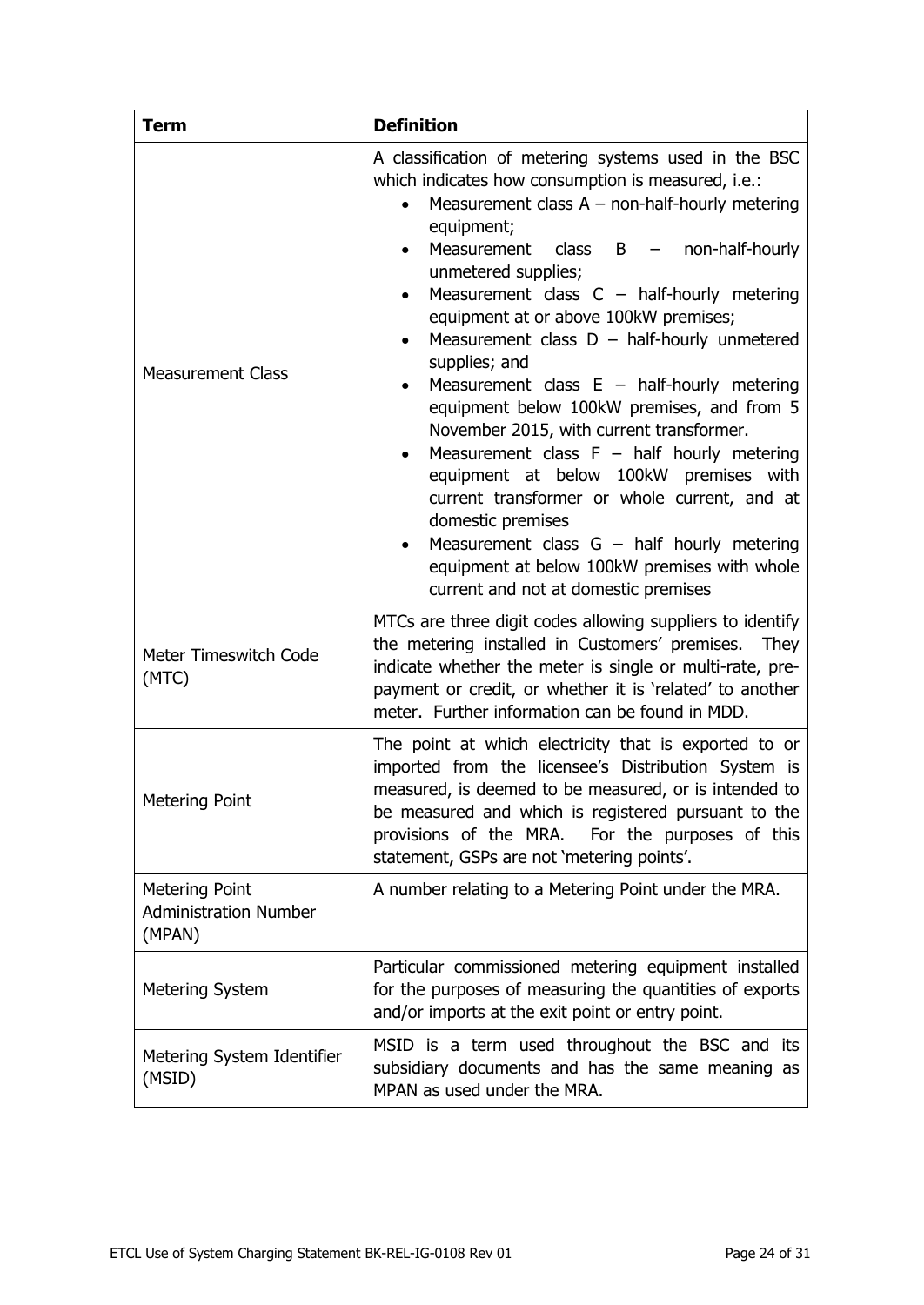| <b>Term</b>                                                                                                                                               | <b>Definition</b>                                                                                                                                                                                                                                                                |  |  |  |  |
|-----------------------------------------------------------------------------------------------------------------------------------------------------------|----------------------------------------------------------------------------------------------------------------------------------------------------------------------------------------------------------------------------------------------------------------------------------|--|--|--|--|
| <b>Master Registration</b><br>Agreement (MRA)                                                                                                             | The MRA is an Agreement that sets out terms for the<br>provision of Metering Point Administration Services<br>(MPAS) Registrations, and procedures in relation to the<br>Change of Supplier to any premise/metering point.                                                       |  |  |  |  |
| <b>Nested Networks</b>                                                                                                                                    | This refers to a situation where there is more than one<br>level of Embedded Network and therefore nested<br>Distribution Systems between LDNOs (e.g.<br>host<br>$DNO \rightarrow$ primary<br>nested<br>$DNO \rightarrow$<br>secondary<br>nested<br>$DNO \rightarrow$ customer). |  |  |  |  |
| Office of Gas and Electricity Markets – Ofgem is<br>governed by GEMA and is responsible for the regulation<br>Ofgem<br>of the distribution companies.     |                                                                                                                                                                                                                                                                                  |  |  |  |  |
| Profile Class (PC)                                                                                                                                        | A categorisation applied to NHH MPANs and used in<br>Settlement<br><b>Customers</b><br>with<br>to<br>group<br>similar<br>consumption patterns to enable the calculation of<br>consumption profiles.                                                                              |  |  |  |  |
| The determination and settlement of amounts payable<br>Settlement<br>in respect of charges (including reconciling charges) in<br>accordance with the BSC. |                                                                                                                                                                                                                                                                                  |  |  |  |  |
| Settlement Class (SC)                                                                                                                                     | The combination of Profile Class, Line Loss Factor Class,<br>Pattern<br>Regime<br>and<br>Standard<br>Settlement<br>Time<br>Configuration, by Supplier within a GSP group and used<br>for Settlement.                                                                             |  |  |  |  |
| <b>Standard Settlement</b><br>Configuration (SSC)                                                                                                         | A standard metering configuration relating to a specific<br>combination of Time Pattern Regimes.                                                                                                                                                                                 |  |  |  |  |
| Supercustomer                                                                                                                                             | The method of billing Users for use of system on an<br>aggregated basis, grouping together consumption and<br>standing charges for all similar NHH metered Customers<br>or aggregated HH metered Customers.                                                                      |  |  |  |  |
| Supercustomer DUoS<br>Report                                                                                                                              | A report of profiled data by Settlement Class providing<br>counts of MPANs and units consumed.                                                                                                                                                                                   |  |  |  |  |
| Supplier                                                                                                                                                  | An organisation with a supply licence responsible for<br>electricity supplied to and/or exported from a metering<br>point.                                                                                                                                                       |  |  |  |  |
| <b>Supplier Volume Allocation</b><br>(SVA)                                                                                                                | As defined in the BSC.                                                                                                                                                                                                                                                           |  |  |  |  |
| Time Pattern Regime (TPR)                                                                                                                                 | The pattern of switching behaviour through time that<br>one or more meter registers follow.                                                                                                                                                                                      |  |  |  |  |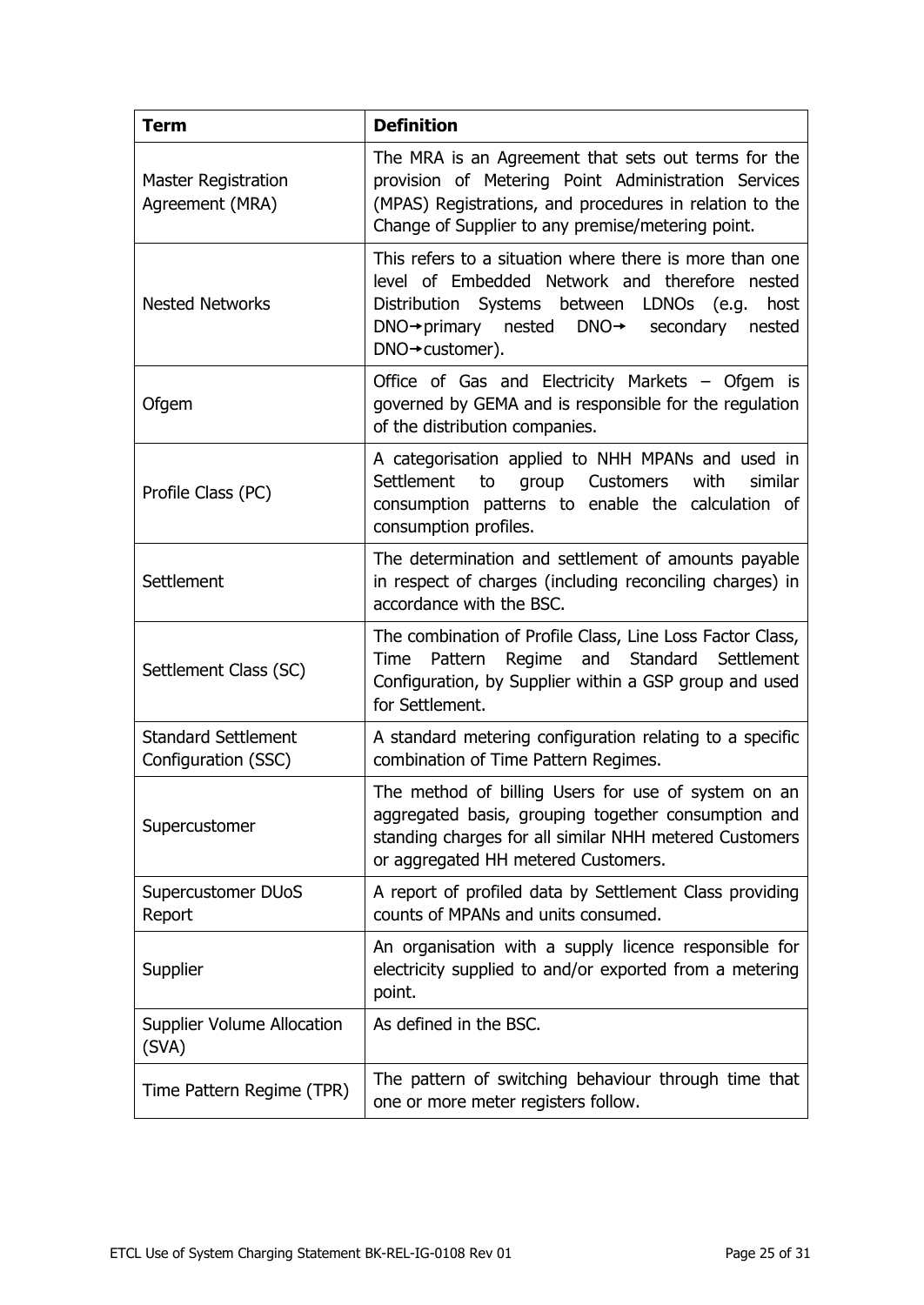| Term                      | <b>Definition</b>                                                                                                                                                                                           |  |  |  |
|---------------------------|-------------------------------------------------------------------------------------------------------------------------------------------------------------------------------------------------------------|--|--|--|
| <b>Unmetered Supplies</b> | Exit points deemed to be suitable as unmetered supplies<br>as permitted in the Electricity (Unmetered Supply)<br>Regulations 2001 and where operated in accordance<br>with BSC procedure 520 <sup>9</sup> . |  |  |  |
| Use of System Charges     | Charges which are applicable to those parties which use<br>the Distribution System.                                                                                                                         |  |  |  |
| <b>User</b>               | Someone that has a use of system agreement with the<br>DNO e.g. a supplier, generator or other DNO.                                                                                                         |  |  |  |

 9 Balancing and Settlement Code Procedures are available from <http://www.elexon.co.uk/pages/bscps.aspx>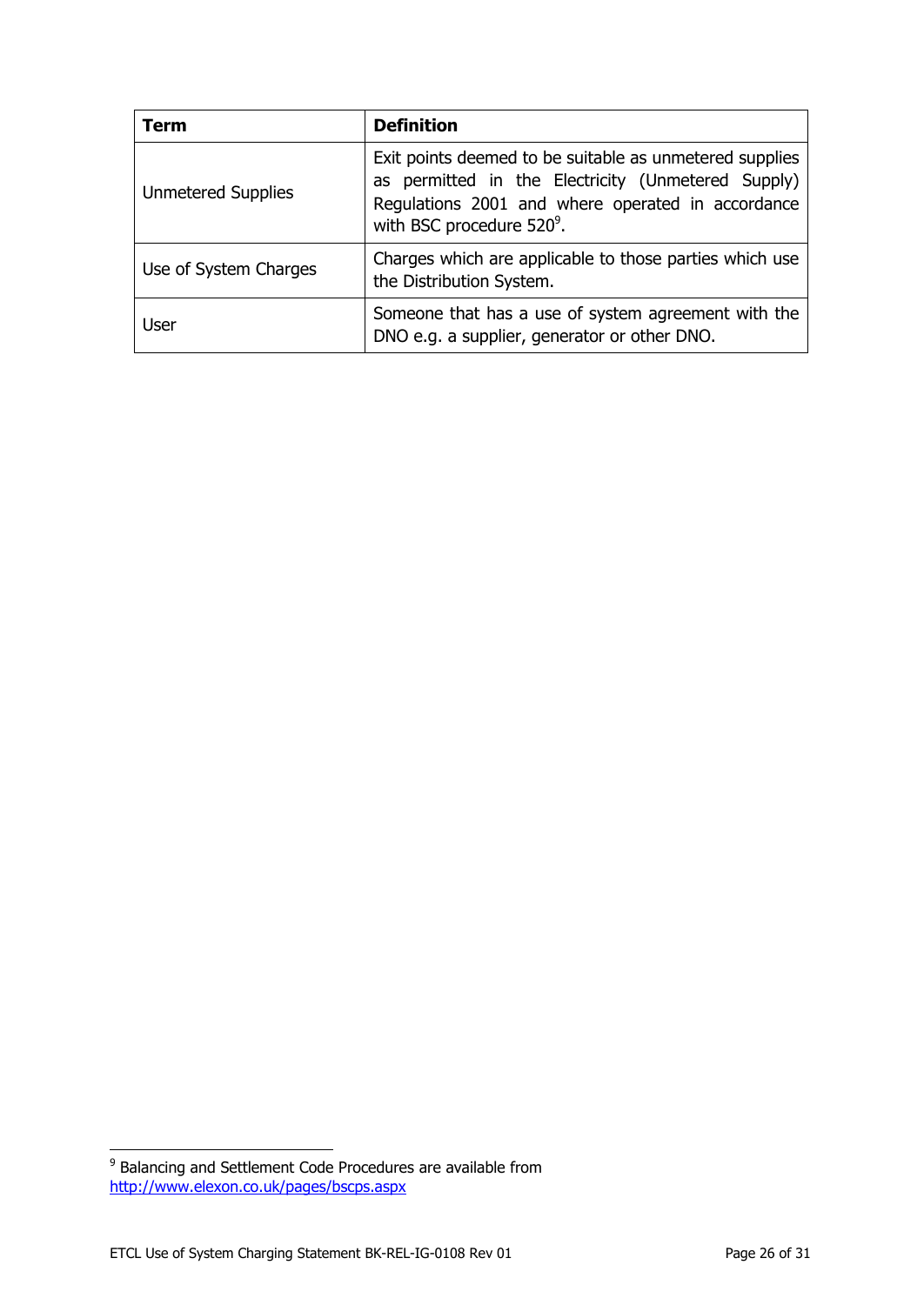# <span id="page-26-0"></span>**APPENDIX 2 - GUIDANCE NOTES<sup>10</sup>**

#### <span id="page-26-1"></span>**Background**

- 1.1. The electricity bill from your Supplier contains an element of charge to cover electricity distribution costs. This distribution charge covers the cost of operating and maintaining a safe and reliable Distribution System that forms the 'wires' that transport electricity between the national transmission system and end users such as homes and businesses. Our Distribution System includes overhead lines, underground cables, as well as substations and transformers.
- 1.2. In most cases, your Supplier is invoiced for the distribution charge and this is normally part of your total bill. In some cases, for example business users, the supplier may pass through the distribution charge as an identifiable line item on the electricity bill.
- 1.3. Where electricity is generated at a property your Supplier may receive a credit for energy that is exported on to the Distribution System. These credits are intended to reflect that the exported generation may reduce the need for traditional demand led reinforcement of the Distribution System.
- 1.4. Understanding your distribution charges could help you reduce your costs and increase your credits. This is achieved by understanding the components of the charge to help you identify whether there may be opportunities to change the way you use the Distribution System.

#### <span id="page-26-2"></span>**Meter point administration**

 $\overline{a}$ 

- 1.5. We are responsible for managing the electricity supply points that are connected to our Distribution System. Typically every supply point is identified by a Meter Point Administration Number (MPAN). A few supply points may have more than one MPAN depending on the metering configuration (e.g. a school which may have an MPAN for the main supply and a MPAN for catering).
- 1.6. The full MPAN is a 21 digit number, preceded by an 'S'. The MPAN applicable to a supply point is found on the electricity bill from your Supplier. This number enables you to establish who your electricity distributor is, details of the characteristics of the supply and importantly the distribution charges that are applicable to your premise.
- 1.7. The 21-digit number is normally presented in two sections as shown in the following diagram. The top section is supplementary data which gives information about the characteristics of supply, while the bottom 'core' is the unique identifier.

 $10$  These guidance notes are provided for additional information and do not form part of the application of charges.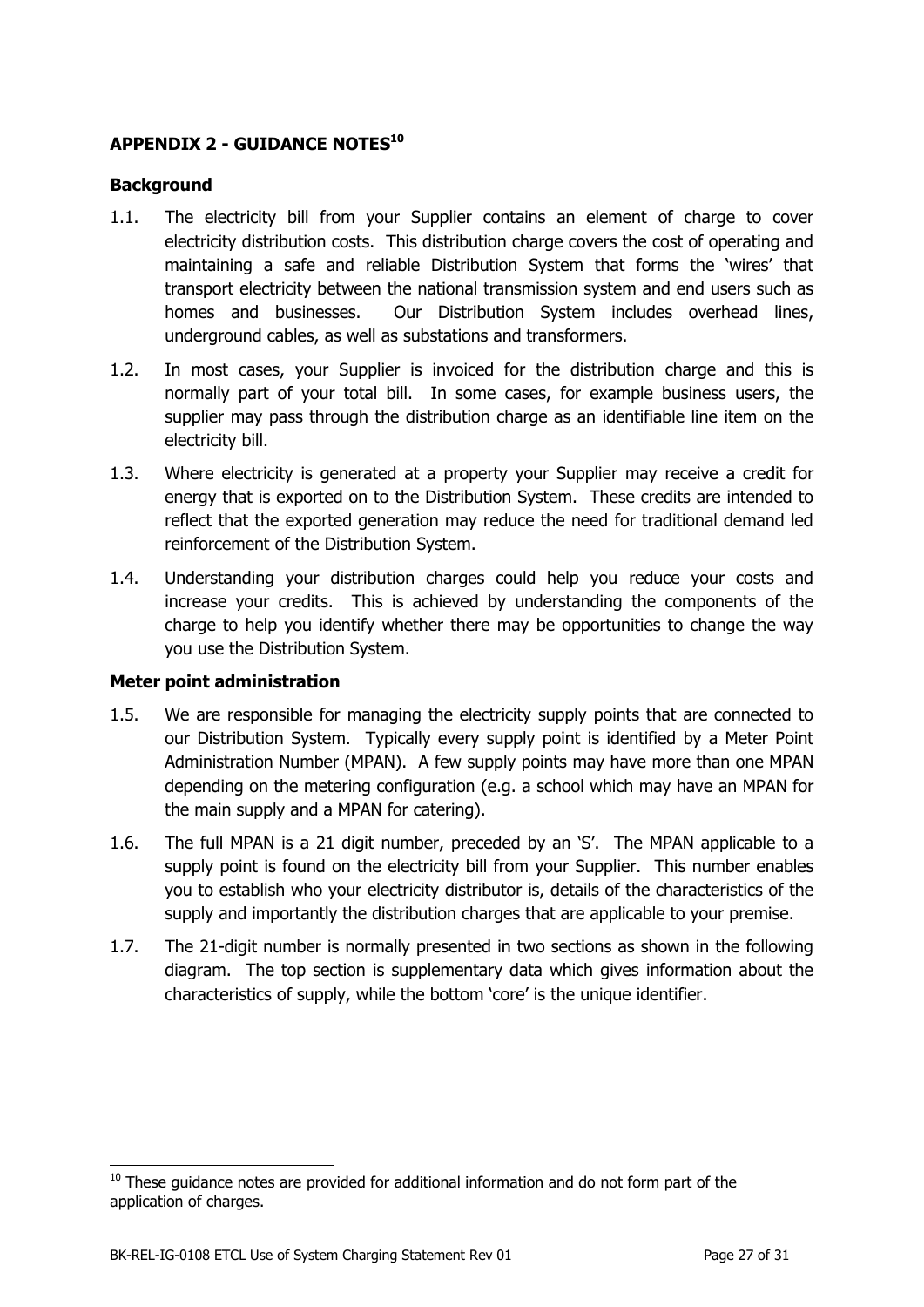## 1.8 Full MPAN diagram

|                | Profile class |      | Meter time-<br>switch code | Line loss<br>factor class |                  |
|----------------|---------------|------|----------------------------|---------------------------|------------------|
| S              | 02<br>811     |      | 100                        | Supplementary<br>data     |                  |
|                | 27            | 6186 | 7856                       | 552                       | <b>Core MPAN</b> |
| Distributor ID |               |      | Unique ID                  | Check digit               |                  |

- 1.9 Generally, you will only need to know the Distributor ID and line loss factor class to identify the distribution charges for your premise. However, there are some premises where charges are specific to that site. In these instances the charges are identified by the core MPAN. The Distributor ID for ETCL is 27. Other Distributor IDs can be referenced in the glossary.
- 1.10 Additionally it can be useful to understand the profile class provided in the supplementary data. The profile class will be a number between 00 and 08. The following list provides details of the allocation of profile classes to types of customers:
	- '01' Domestic customers with unrestricted supply
	- '02' Domestic customers with restricted load, for example off-peak heating
	- '03' Non-domestic customers with unrestricted supply
	- '04' Non-domestic customers with restricted load, for example off-peak heating
	- '05' Non-domestic maximum demand customers with a Load Factor of less than 20%
	- '06' Non-domestic maximum demand customers with a Load Factor between 20% and 30%
	- '07' Non-domestic maximum demand customers with a Load Factor between 30% and 40%
	- '08' Non-domestic maximum demand customers with a Load Factor over 40% or non-half-hourly metered generation customers
	- '00' Half-hourly metered demand and generation customers
- 1.11 Unmetered Supplies will be allocated to profile class 01, 08 and 00 depending on the type of load or the measurement method of the load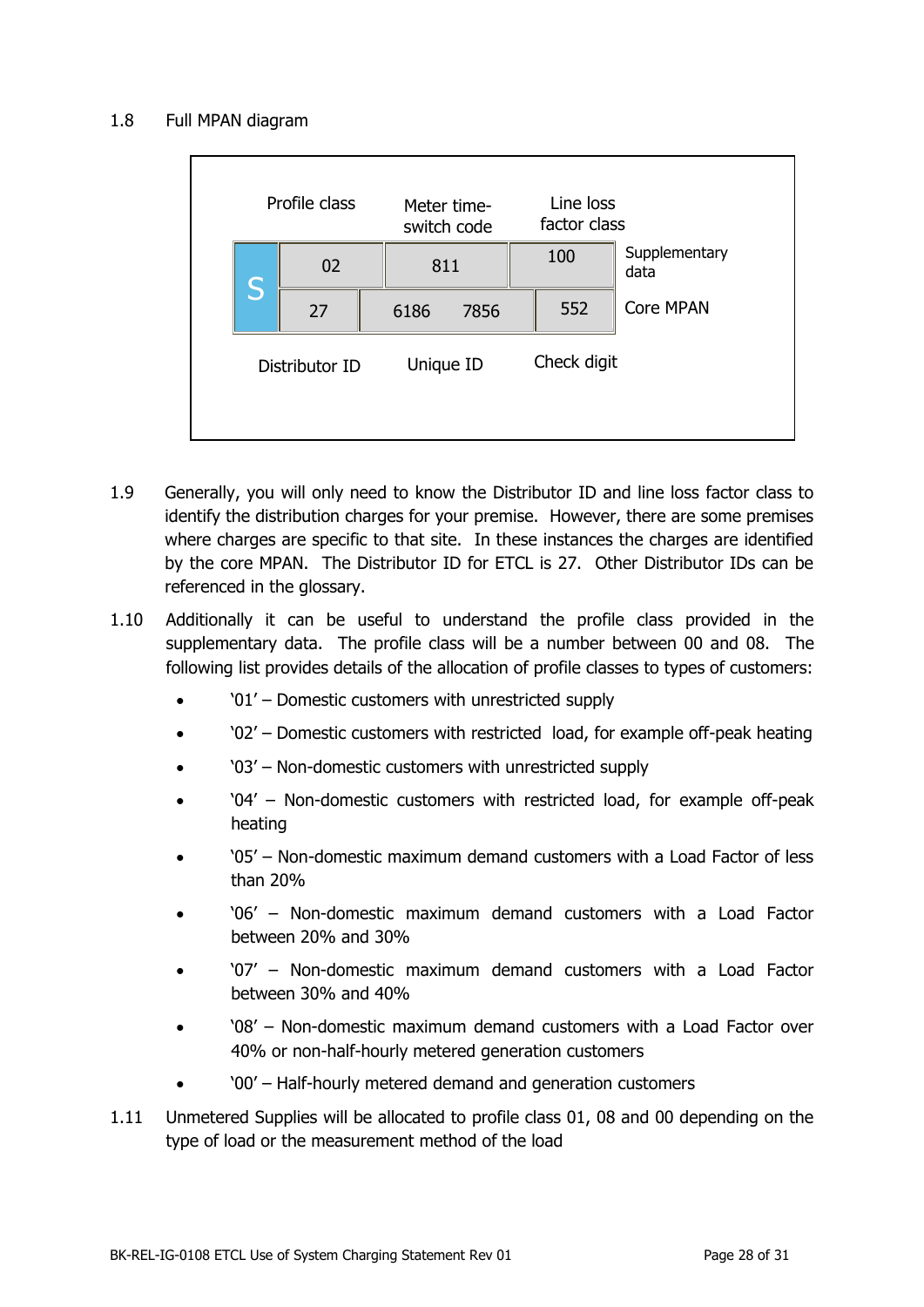1.12 The allocation of the profile class will affect your charges. If you feel that you have been allocated the wrong profile class, please contact your Supplier as they are responsible for this.

# <span id="page-28-0"></span>**Your charges**

- 1.13 All distribution charges that relate to our Distributor ID 27 are provided in this statement.
- 1.14 You can identify your charges by referencing your PC, LLFC and SSC line loss factor class, from Annex 1. If the MPAN is for a Designated EHV Property then the charges will be found in Annex 2. In a few instances, the charges maybe contained in Annex 3. When identifying charges in Annex 2, please note that some line loss factor classes have more than one charge. In this instance you will need to select the correct charge by cross referencing with the core MPAN provided in the table.
- 1.15 Once you have identified which charge structure applies to your MPAN then you will be able to calculate an estimate of your distribution charge using the calculator provided in the spreadsheet 'Schedule of charges and other tables' found in the sheet called 'Charge Calculator'. This spreadsheet can be downloaded from [http://www.gtc-uk.co.uk/about-us/our-regulated-businesses.](http://www.gtc-uk.co.uk/about-us/our-regulated-businesses)

# <span id="page-28-1"></span>**Reducing your charges**

- 1.16 The most effective way to reduce your energy charges is to reduce your consumption by switching off or using more energy efficient appliances. However, there are also other potential opportunities to reduce your distribution charges; for example, it may be beneficial to shift demand or generation to a better time period where demand use is likely to be cheaper outside peak periods and generation credits more beneficial, although the ability to directly benefit will be linked to the structure of your supply charges.
- 1.17 The calculator mentioned above provides the opportunity to establish a forecast of the change in distribution charges that could be achieved if you are able to change any of the consumption related inputs.

# <span id="page-28-2"></span>**Reactive power and reactive power charges**

- 1.18 Reactive power is a separately charged component of connections that are halfhourly metered. Reactive power charges are generally avoidable if 'best practice' design of the properties' electrical installation has been provided in order to maintain a power factor between 0.95 and unity at the Metering Point.
- 1.19 Reactive Power (kVArh) is the difference between working power (active power measured in kW) and total power consumed (apparent power measured in kVA). Essentially it is a measure of how efficiently electrical power is transported through an electrical installation or a Distribution System.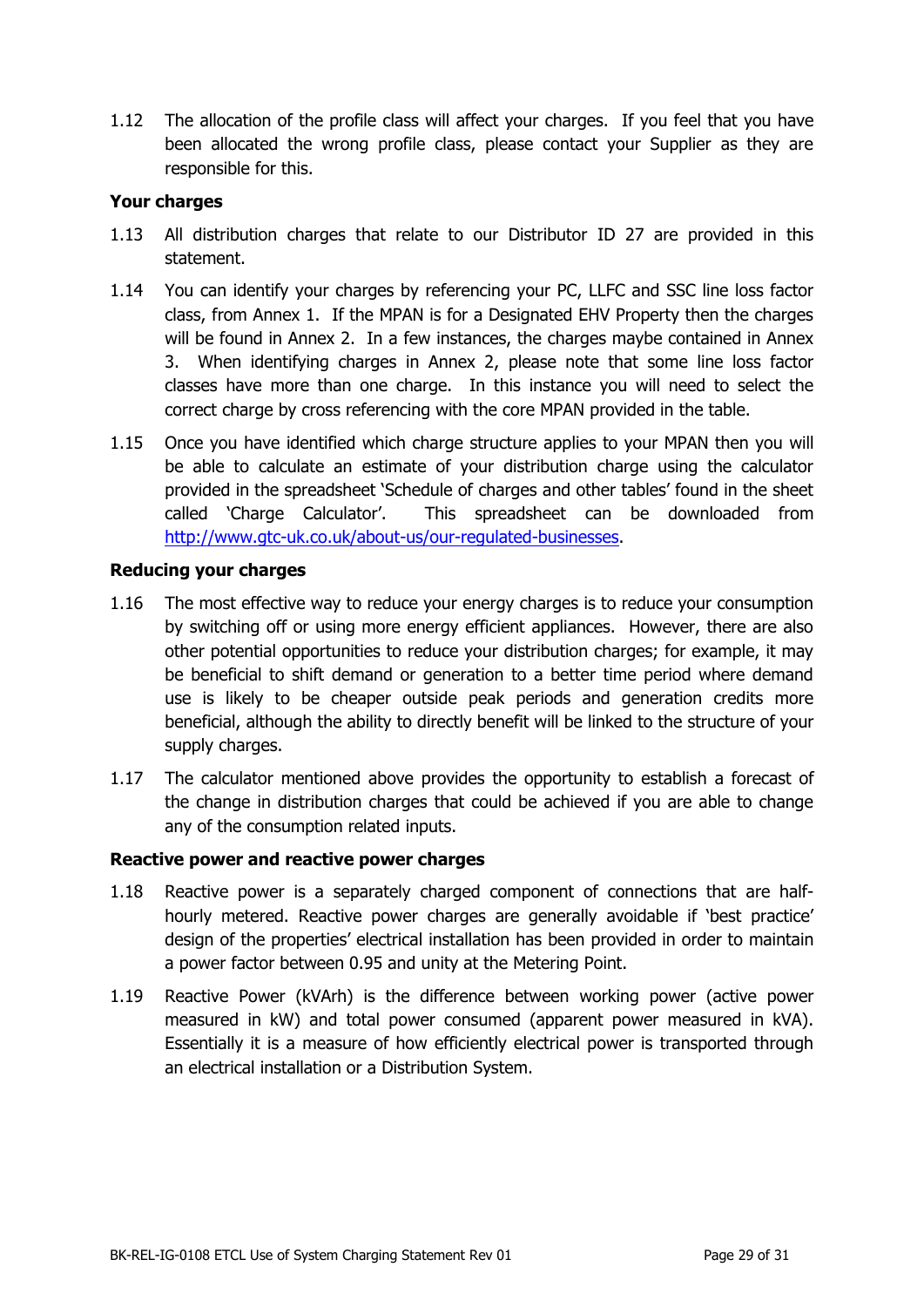- 1.20 Power flowing with a power factor of unity results in the most efficient loading of the Distribution System. Power flowing with a power factor of less than 0.95 results in much higher losses in the Distribution System, a need to potentially provide higher capacity electrical equipment and consequently a higher bill for you the consumer. A comparatively small improvement in power factor can bring about a significant reduction in losses since losses are proportional to the square of the current.
- 1.21 Different types of electrical equipment require some 'reactive power' in addition to 'active power' in order to work effectively. Electric motors, transformers and fluorescent lighting, for example, may produce poor power factors due to the nature of their inductive load. However, if good design practice is applied then the poor power factor of appliances can be corrected as near as possible to source. Alternatively poor power factor can be corrected centrally near to the meter.
- 1.22 There are many advantages that can be achieved by correcting poor power factor. These include: reduced energy bills through lower reactive charges, lower capacity charges and reduced power consumption and reduced voltage drop in long cable runs.

# <span id="page-29-0"></span>**Site-specific EHV charges**

1.23 ENC does not have any EHV sites